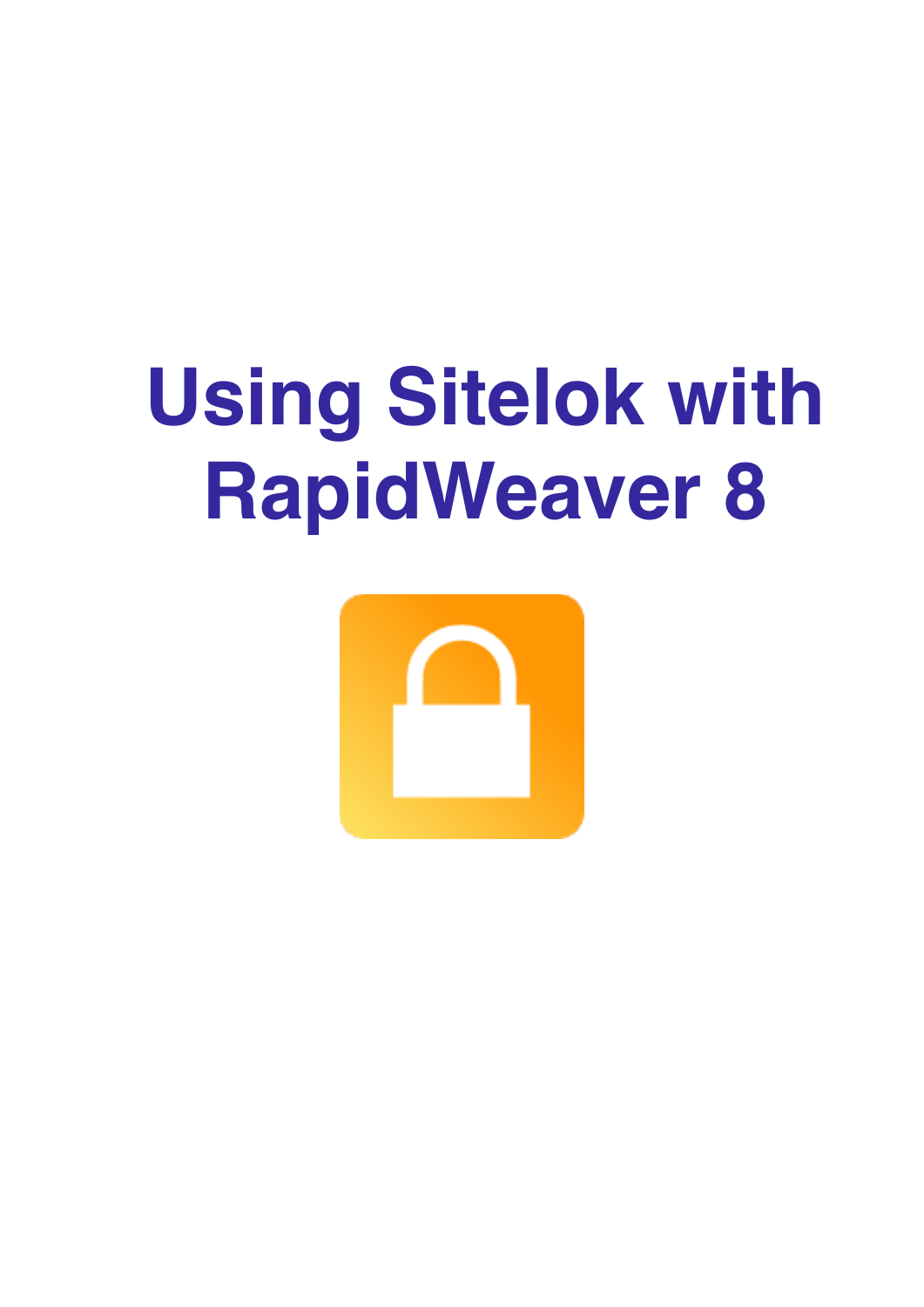# **Using Sitelok with RapidWeaver 8**

Copyright 2018 Vibralogix. All rights reserved.

This document is provided by Vibralogix for informational purposes only to licensed users of the Sitelok product and is provided on an 'as is' basis without any warranties expressed or implied.

Information in this document is subject to change without notice and does not represent a commitment on the part of Vibralogix. The software described in this document is provided under a license agreement. The software may be used only in accordance with the terms of that license agreement. It is against the law to copy or use the software except as specifically allowed in the license.

It is the users responsibility to ensure the suitability of Sitelok before using it. In no circumstances will Vibralogix be responsible for any loss or damage of data or programs as a result of using Linklok. Your use of Sitelok implies acceptance of these terms.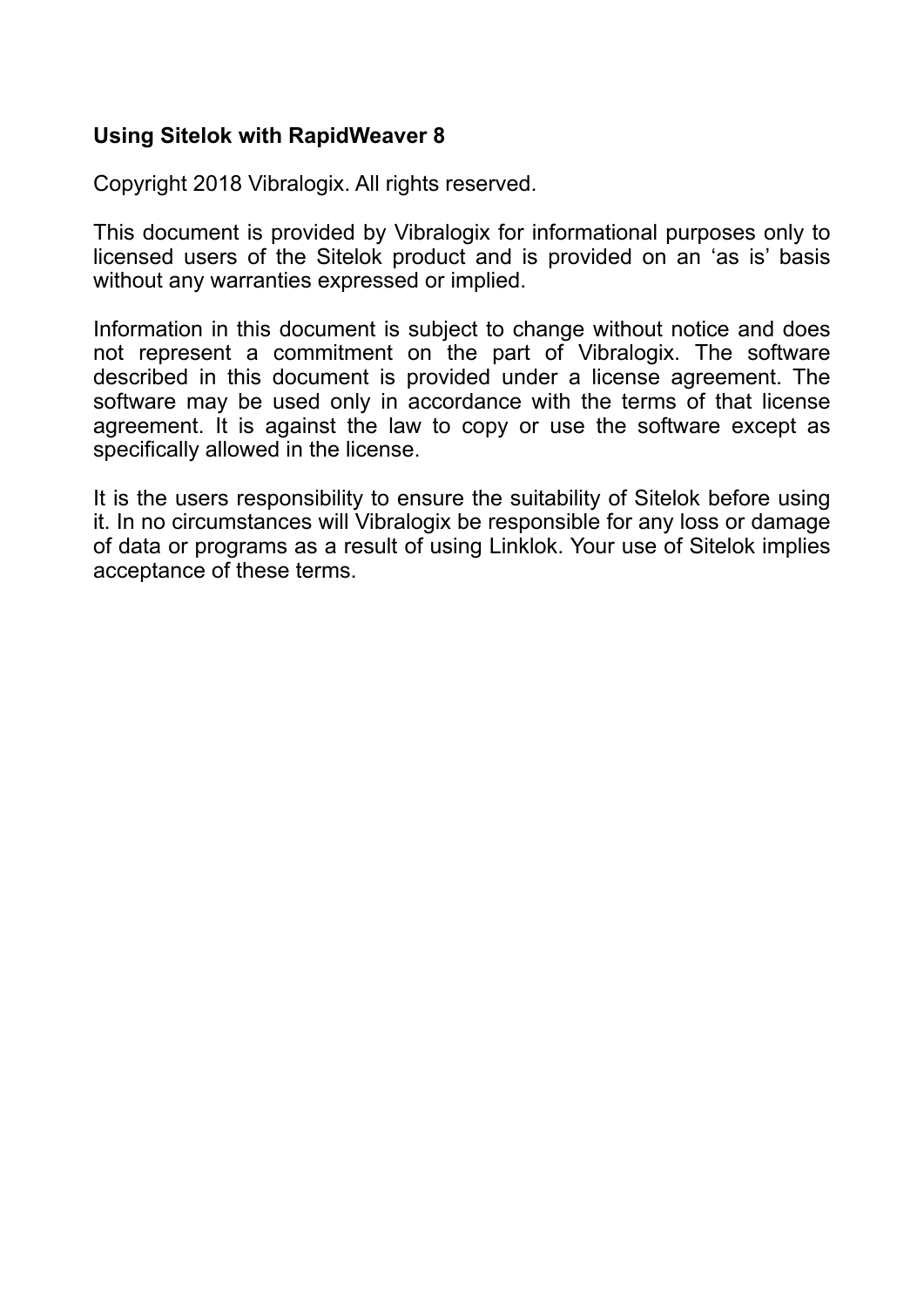# **Contents**

| Add an approval / confirmation link to an email template17 |  |
|------------------------------------------------------------|--|
|                                                            |  |
|                                                            |  |
|                                                            |  |
|                                                            |  |
|                                                            |  |
|                                                            |  |
|                                                            |  |
|                                                            |  |
| Replacing the login template with your login page 27       |  |
|                                                            |  |
|                                                            |  |
|                                                            |  |
|                                                            |  |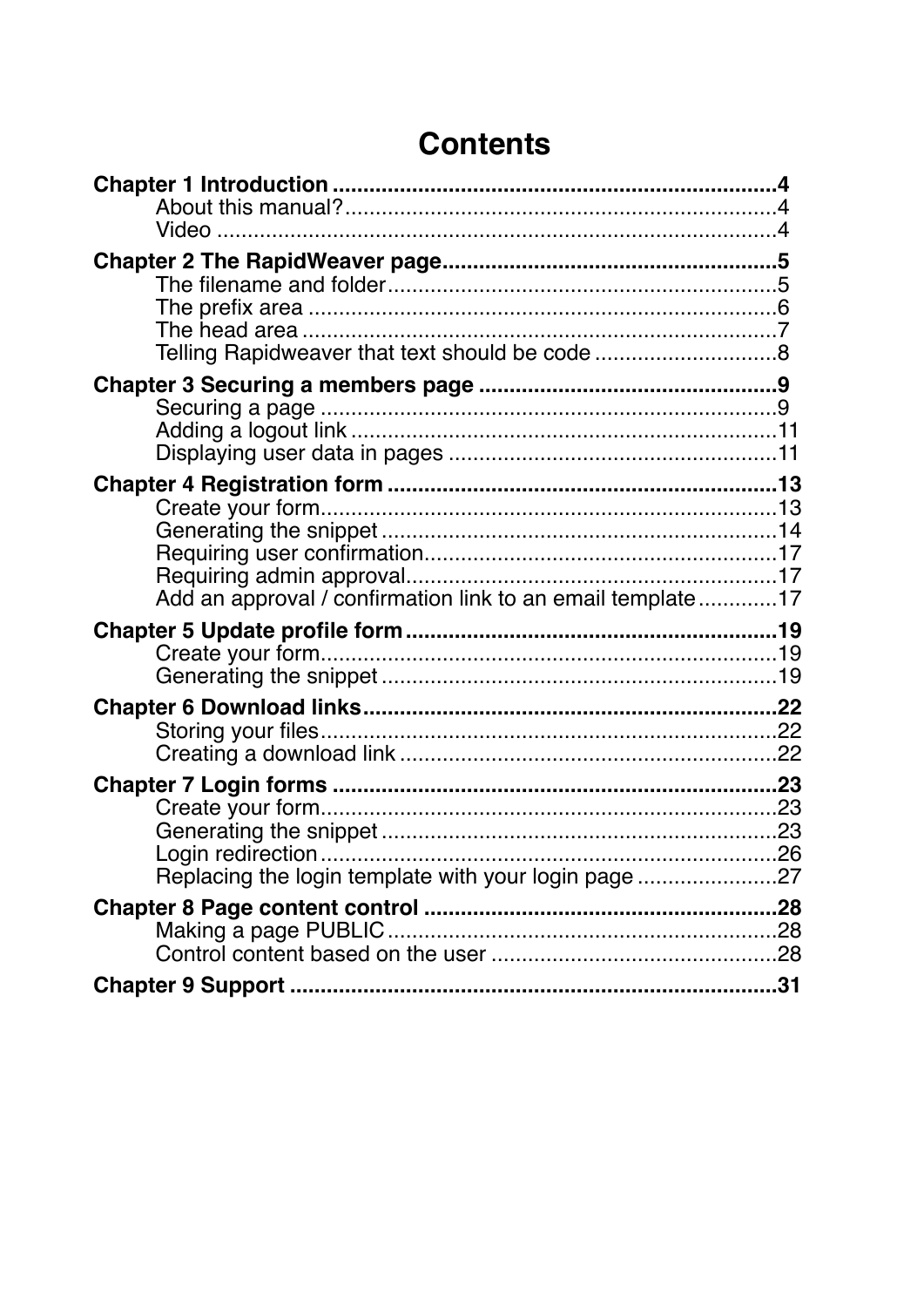# <span id="page-3-0"></span>**Chapter 1 Introduction**

# <span id="page-3-1"></span>**About this manual?**

This manual has been written to help users of RapidWeaver to integrate Sitelok in their projects using Sitelok generated snippets. Although the snippets are of course code you don't need to understand how they work so don't worry. Just copy and paste them as described.

If you are using Joe Workmans Sitelok Stacks

<https://www.weavers.space/rapidweaver/stacks/sitelok>

then you can follow the documentation provided with the stacks instead of this manual.

This manual is not meant to replace the main Sitelok Manual but really to explain RapidWeaver specific points. We assume that you have installed Sitelok 5.5 or above on your server already and that it is working properly. If you need any help installing Sitelok on your server just let us know.

As Sitelok uses PHP and Mysql you won't be able to test the functionality of your pages within RapidWeaver. You must publish you site to test the pages.

### <span id="page-3-2"></span>**Video**

You may also find our video showing the creation of a simple members area using RW8 useful as well at

[https://vibralogix.helpscoutdocs.com/article/125-create-a-members-area](https://vibralogix.helpscoutdocs.com/article/125-create-a-members-area-with-rapidweaver)[with-rapidweaver](https://vibralogix.helpscoutdocs.com/article/125-create-a-members-area-with-rapidweaver)

**Important** RW can preview simple PHP from stacks but can't handle PHP that is installed on your server. Sitelok needs to be installed on your server so that it can access Mysql. To stop errors showing up in your pages we recommend that you uncheck the 'Render PHP on local preview' setting in the RW preferences.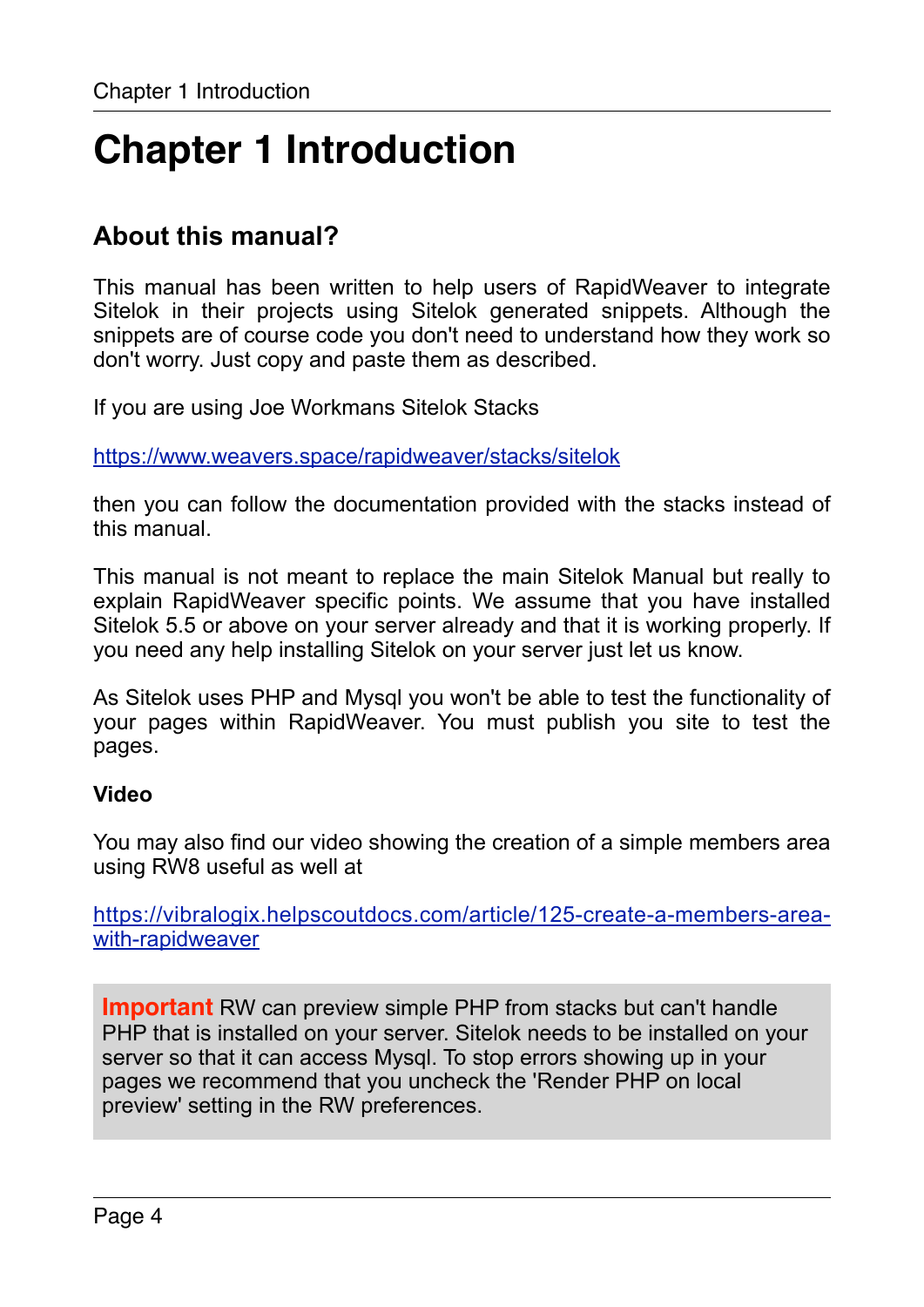# <span id="page-4-0"></span>**Chapter 2 The RapidWeaver page**

Throughout this manual we will mention various properties of the Rapidweaver page. To save repeating the same instructions to access that part of the page we will describe them here.

# <span id="page-4-1"></span>**The filename and folder**

When you create a page in Rapidweaver it will give it a name and place it in a folder. To see those open the inspector



and click the General tab.

| ⊞        |                                                                 |           |                 |  | O) | гO |
|----------|-----------------------------------------------------------------|-----------|-----------------|--|----|----|
|          | <b>General Settings</b>                                         |           |                 |  |    |    |
|          | <b>Draft</b><br>$\vee$ Show in navigation<br>Open in new window |           |                 |  |    |    |
|          | <b>Meta Data</b>                                                |           |                 |  |    |    |
|          | <b>Browser Title</b>                                            |           |                 |  |    |    |
|          | Folder<br>coffeeclub                                            |           |                 |  |    |    |
| Filename |                                                                 | index.php |                 |  |    |    |
| Encoding |                                                                 |           | Unicode (UTF-8) |  | ≎  |    |

Sitelok normally requires the Filename to have the .php extension so if the filename ends in .html just change it to .php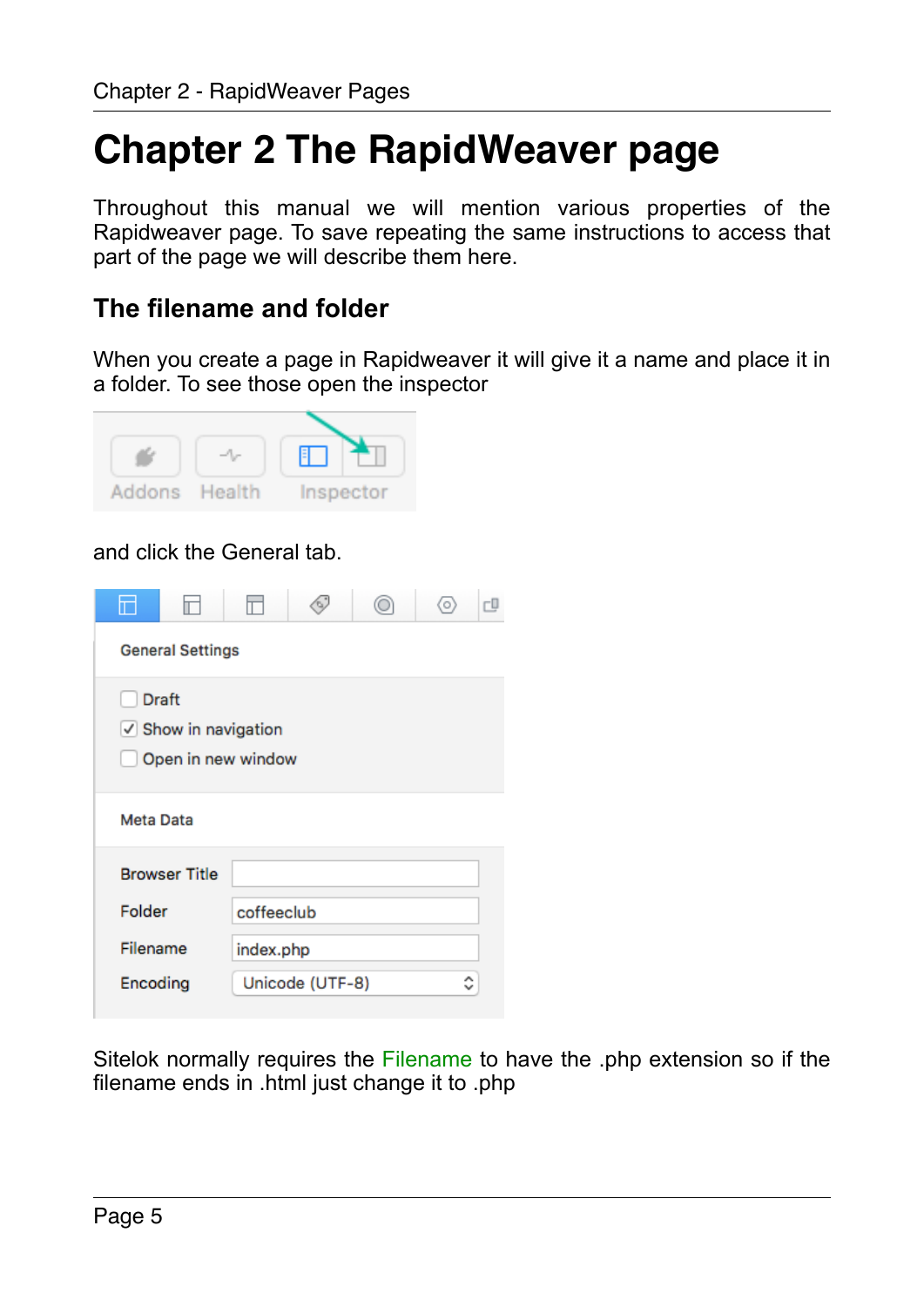PHP pages are the same except that the server knows to execute the PHP code inside the page. The layout and appearance in the browser are identical anyway.

You can see if the page is in a Folder too.

# <span id="page-5-0"></span>**The prefix area**

The prefix part of the page is where you enter code to be included before any other parts of the page. Sitelok Page Setup snippets are pasted in to the prefix area.

To access the prefix area open the inspector, click the HTML tab and then the Prefix tab.

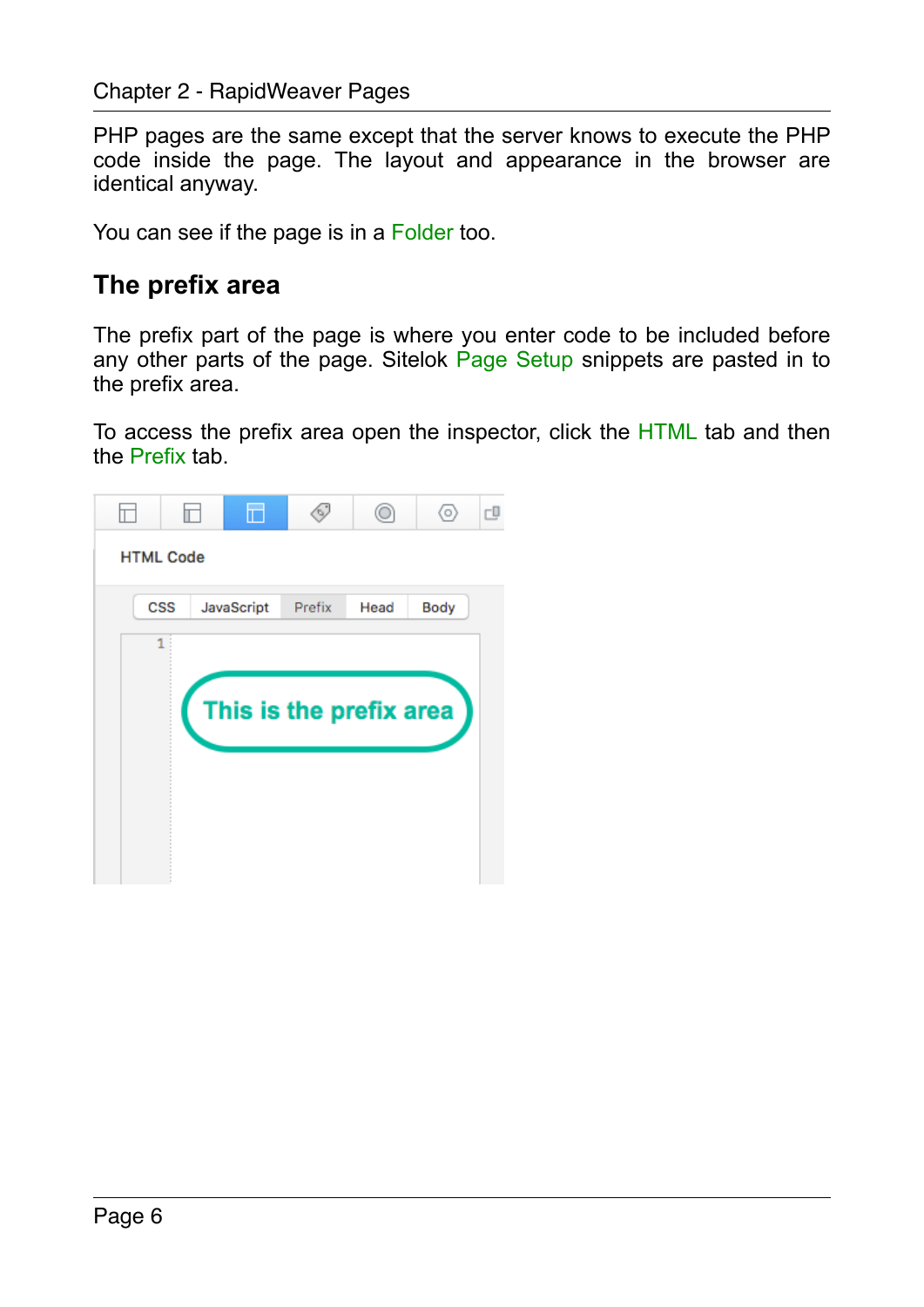# <span id="page-6-0"></span>**The head area**

The head area is where you enter code to be included in the <HEAD> section of the page. Sitelok forms for example have snippets to be pasted in the head area.

To access the prefix area open the inspector, click the HTML tab and then the Head tab.

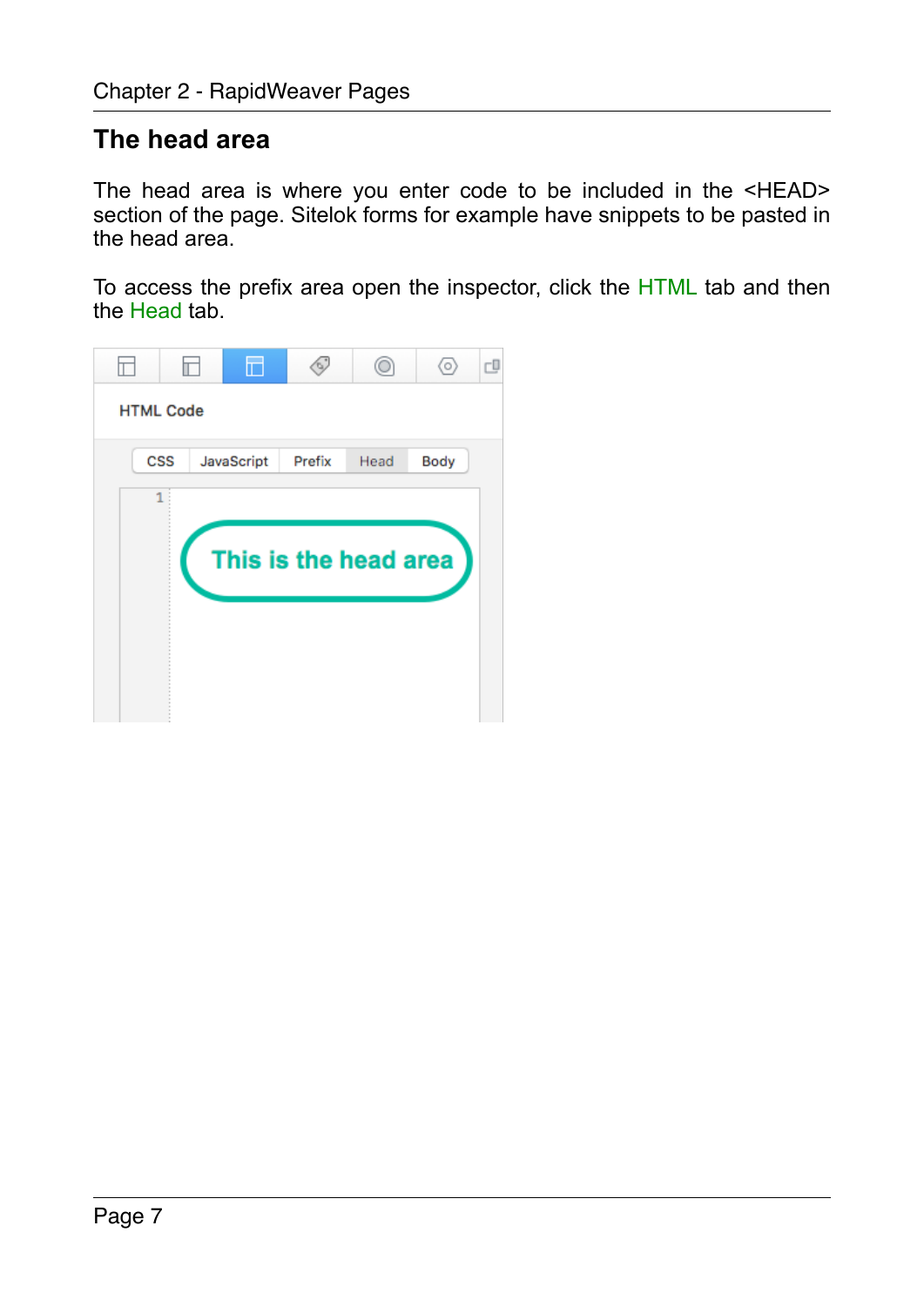# <span id="page-7-0"></span>**Telling Rapidweaver that text should be code**

Normally when you enter text in a styled page or a text format stack Rapidweaver will display the text exactly as its entered. Normally thats fine but when you paste in a code snippet to display some user data, such as their first name, you don't what the code itself to appear but instead the users first name. Luckily Rapidweaver make this really easy.

To do this paste in the snippet and then select it. In he Rapidweaver menu click Format and then select Ignore Formatting.

This should turn the block to a pink colour indicating that RapidWeaver will treat it as code. Here is an example.

| Welcome php echo \$slfirstname_html: ?<br>Notice this snippet is now pink showing that its code<br>This is our members only coffee club page. |  |
|-----------------------------------------------------------------------------------------------------------------------------------------------|--|
|                                                                                                                                               |  |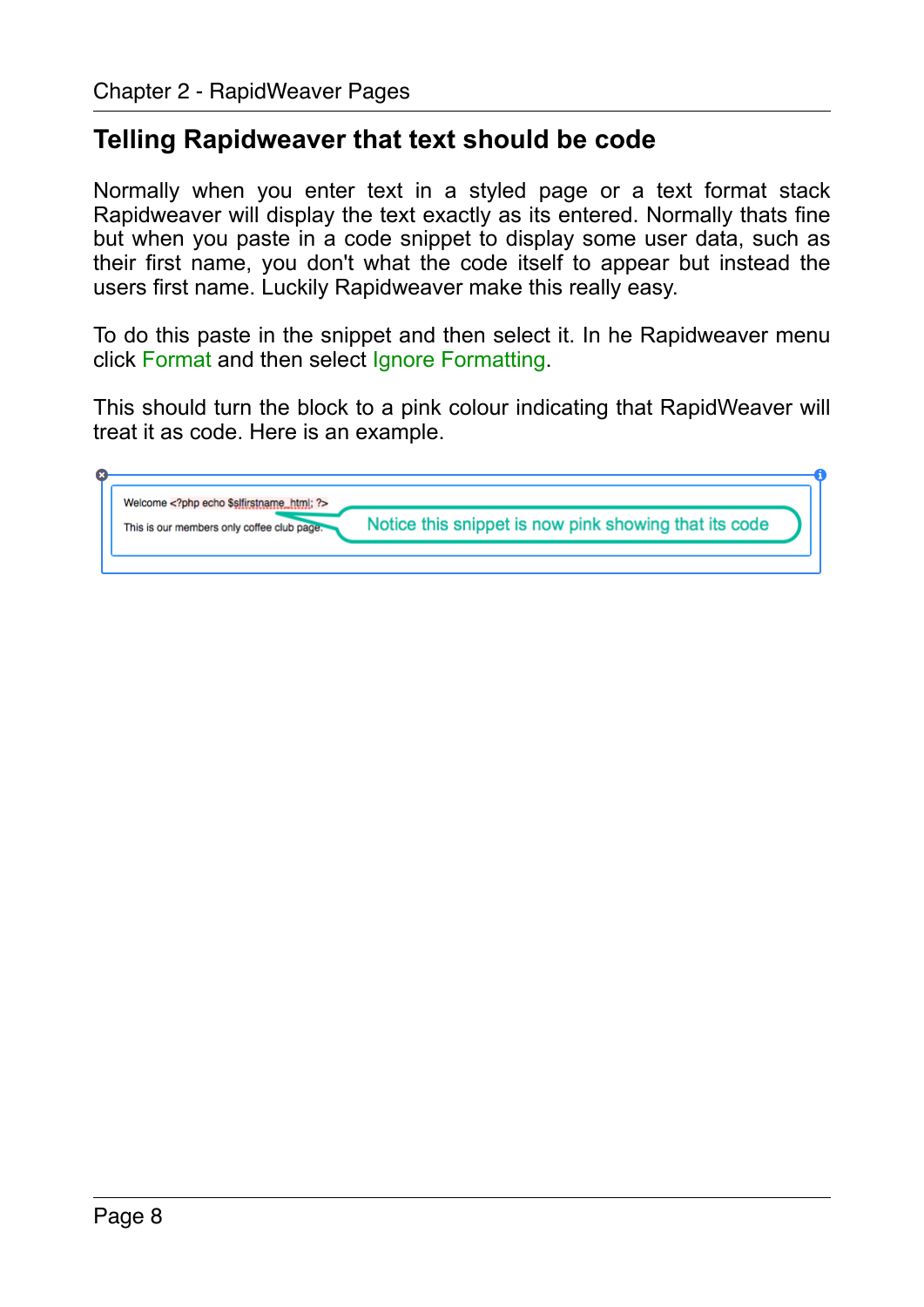# <span id="page-8-0"></span>**Chapter 3 Securing a members page**

# <span id="page-8-1"></span>**Securing a page**

Sitelok can secure .php pages on your site by simply adding a code snippet to the page prefix section telling Sitelok which usergroups have access.

First of all create the page you want to secure making sure the filename is .php. For example it could be members.php. Also note if the page is in a folder or not.

To generate the snippet required in Sitelok go to Tools - Snippet generator and click the Page Setup tab.

| Page Setup                                                                                                                                                                         |                                                                                                          |
|------------------------------------------------------------------------------------------------------------------------------------------------------------------------------------|----------------------------------------------------------------------------------------------------------|
| This snippet is required at the very top of every page that needs to be controlled by<br>Sitelok. It tells Sitelok who can access the page and what features the page<br>contains. |                                                                                                          |
| Where is the page located                                                                                                                                                          |                                                                                                          |
| yoursite.com/folder/page.php                                                                                                                                                       |                                                                                                          |
| Is the page in the root of your site or in a folder?                                                                                                                               |                                                                                                          |
| What will be on this page                                                                                                                                                          |                                                                                                          |
| <b>Members only content</b>                                                                                                                                                        | <b>Registration forms</b>                                                                                |
| <b>Update profile forms</b>                                                                                                                                                        | <b>Contact forms</b>                                                                                     |
| <b>Login forms</b>                                                                                                                                                                 | Login forms with redirect                                                                                |
| Who will have access to this page                                                                                                                                                  |                                                                                                          |
| Specific usergroups                                                                                                                                                                |                                                                                                          |
| Usergroups to have access to the page<br>MEMBER x                                                                                                                                  |                                                                                                          |
| Type usergroup & press enter or select from list<br>Allow visitor access to the page (PUBLIC)                                                                                      |                                                                                                          |
| Allow expired user access to the page                                                                                                                                              |                                                                                                          |
|                                                                                                                                                                                    | Copy and paste the code below and add to the very top of your page (before any DOCTYPE or <html>)</html> |
| $<$ ?php<br>\$groupswithaccess="MEMBER";<br>require_once("/slpw/sitelokpw.php");<br>7>                                                                                             |                                                                                                          |
| Select code                                                                                                                                                                        |                                                                                                          |
|                                                                                                                                                                                    |                                                                                                          |
| Return to dashboard                                                                                                                                                                |                                                                                                          |
|                                                                                                                                                                                    |                                                                                                          |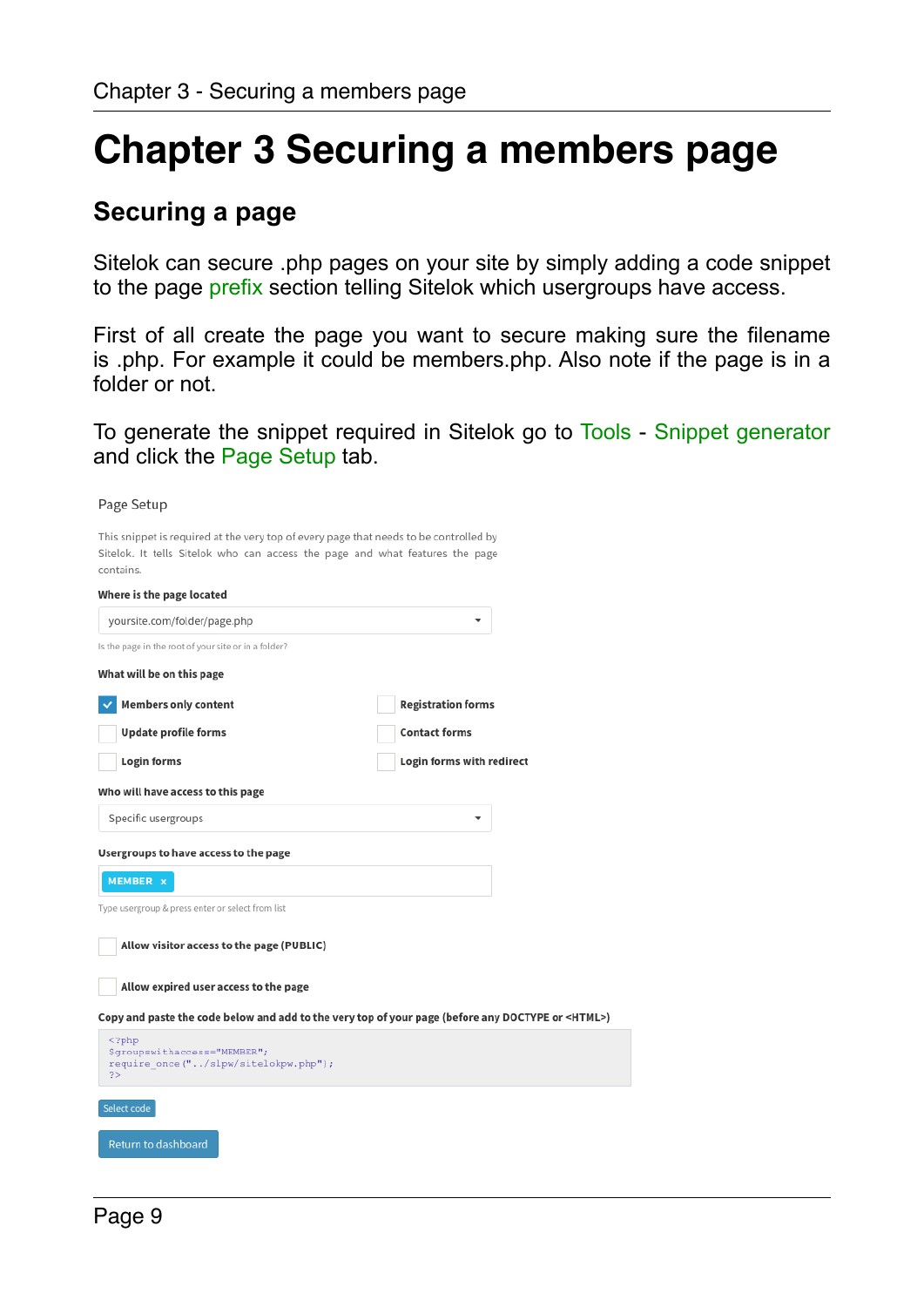#### **Where is the page located?**

If your page is located in the root of your site set it to yoursite.com/ page.php.

If your page is located in a folder on your site set it to yoursite.com/folder/ page.php.

#### **What will be on this page**

Select the Members only content checkbox to tell Sitelok that the page contains content to secure.

#### **Who will have access to the page**

Set this to either All logged in users or Specific usergroups. For the latter enter the usergroup(s) you want to have access in Usergroups to have access to the page.

Select the snippet and copy it to the clipboard.

In Rapidweaver paste the snippet into the Prefix section of the page (see chapter 2).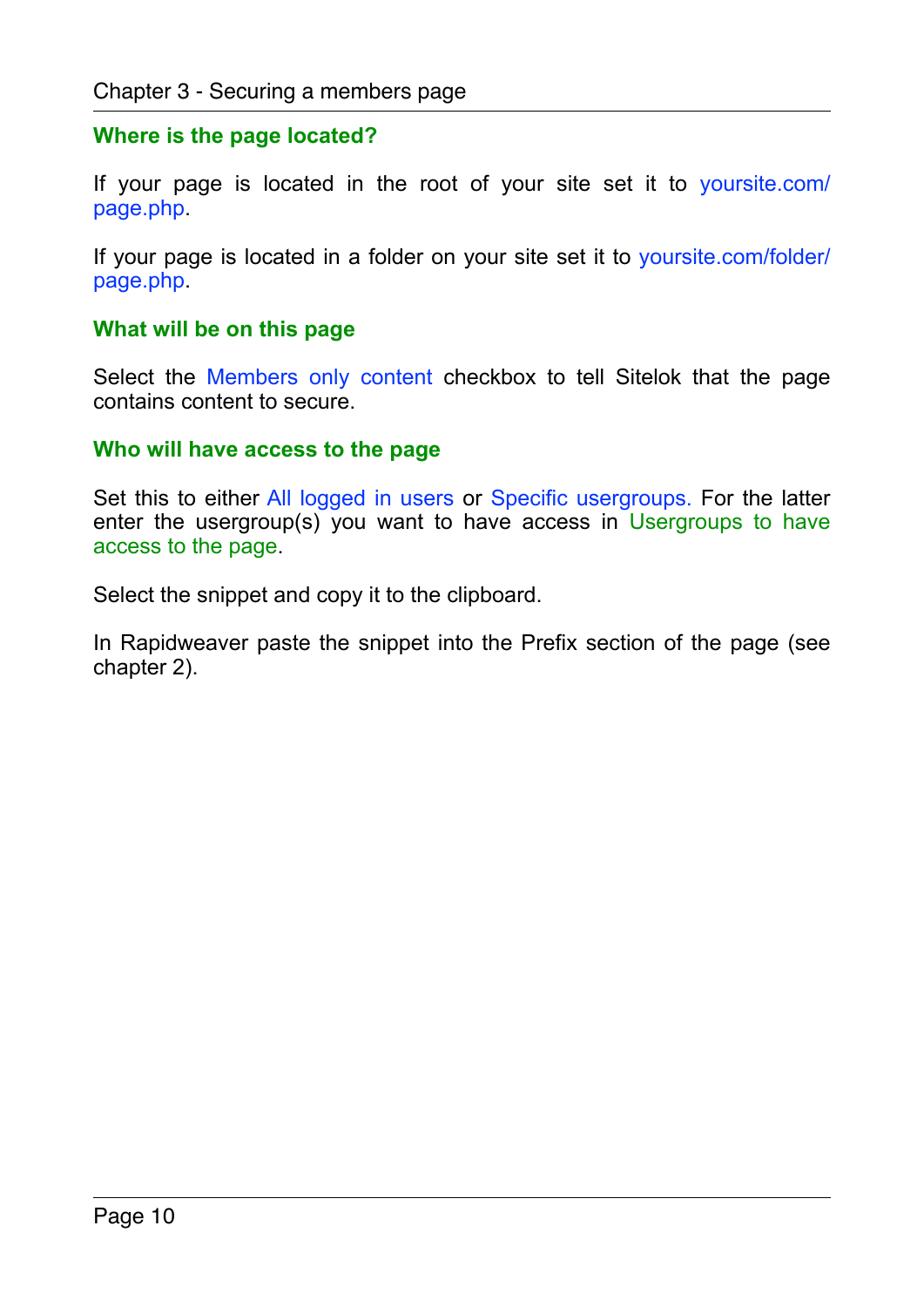# <span id="page-10-0"></span>**Adding a logout link**

You can add a logout link to your site by creating a hyperlink that points to

/slpw/sitelokpw.php?sitelokaction=logout

When creating a link in RapidWeaver make sure you select the link type as URL like this

| URL                | ↓ /slpw/sitelokpw.php?sitelokaction=logout |
|--------------------|--------------------------------------------|
| Open in New Window |                                            |

Sitelok's snippet generator can also provide this link and also has an option to override the default page the user is sent to after logout.

# <span id="page-10-1"></span>**Displaying user data in pages**

Sitelok lets you display any data stored in the users record anywhere on the page. So for example you might like to display the users first name or email address. To do this paste the required data snippet into your page where you want it to appear. Usually you will be doing this in a text stack or page so to tell Rapidweaver to treat it as code select the snippet and select Format - Ignore formatting from the menu (see chapter 2). This will turn the snippet pink like this example



Here are some of the various snippets you can use

| First name | php echo \$slfirstname; ? |
|------------|---------------------------|
| Last name  | php echo \$sllastname; ?  |
| Full name  | php echo \$slname; ?      |
| Email      | php echo \$slemail; ?     |
|            |                           |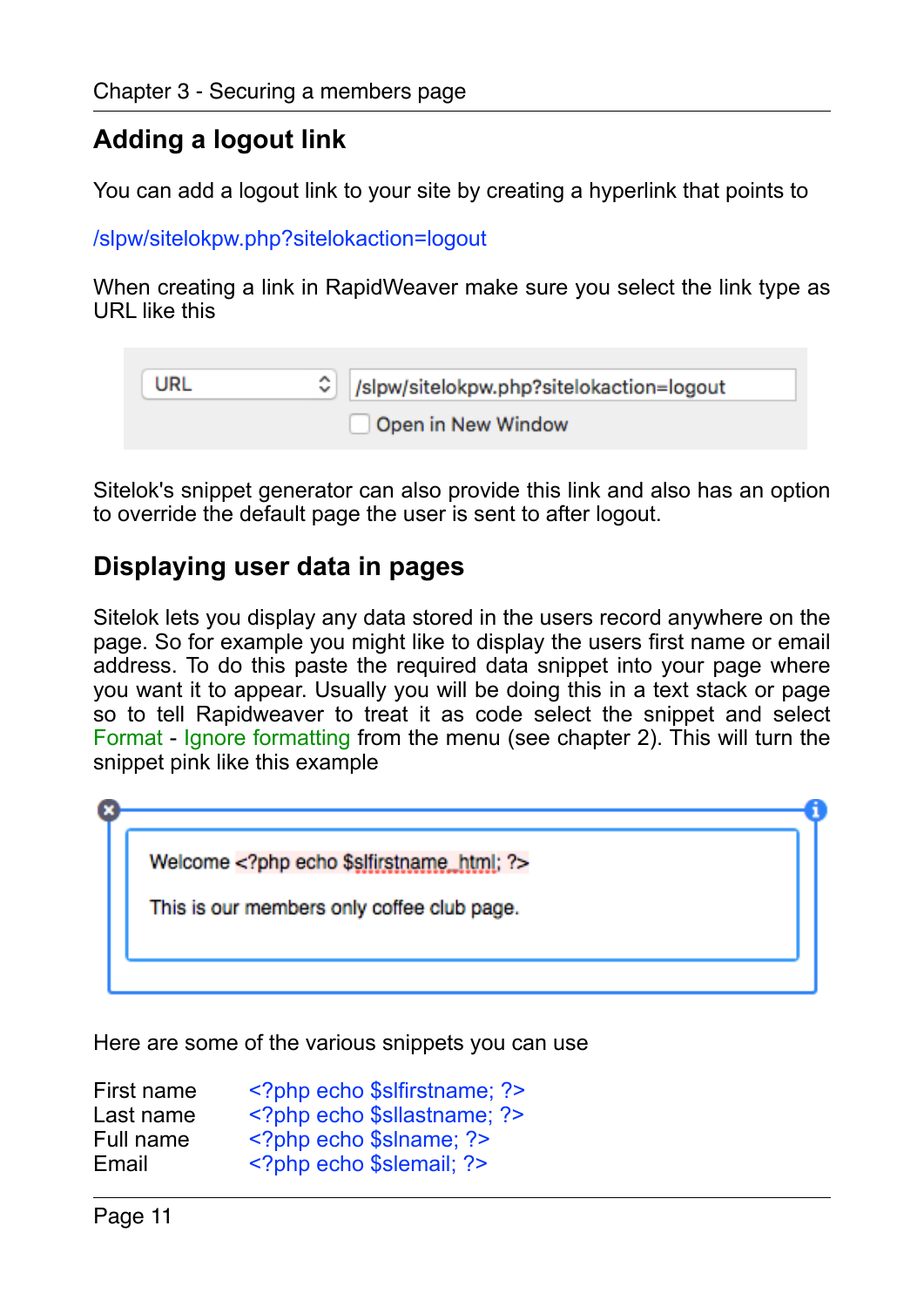# Chapter 3 - Securing a members page

Username <?php echo \$slusername; ?><br>Custom1 <?php echo \$slcustom1: ?> <? php echo \$slcustom1; ?> for other custom fields replace the 1 in the inserted code.

but you can get all of them from Tools - Snippet generator and click the Display user data tab.

 $\ddot{}$ 

Display user data

These snippets can be used to display user data on the page.

#### User data to display

First name

#### Copy and paste the code below to display the data

<? php echo \$slfirstname html; ?>

Select code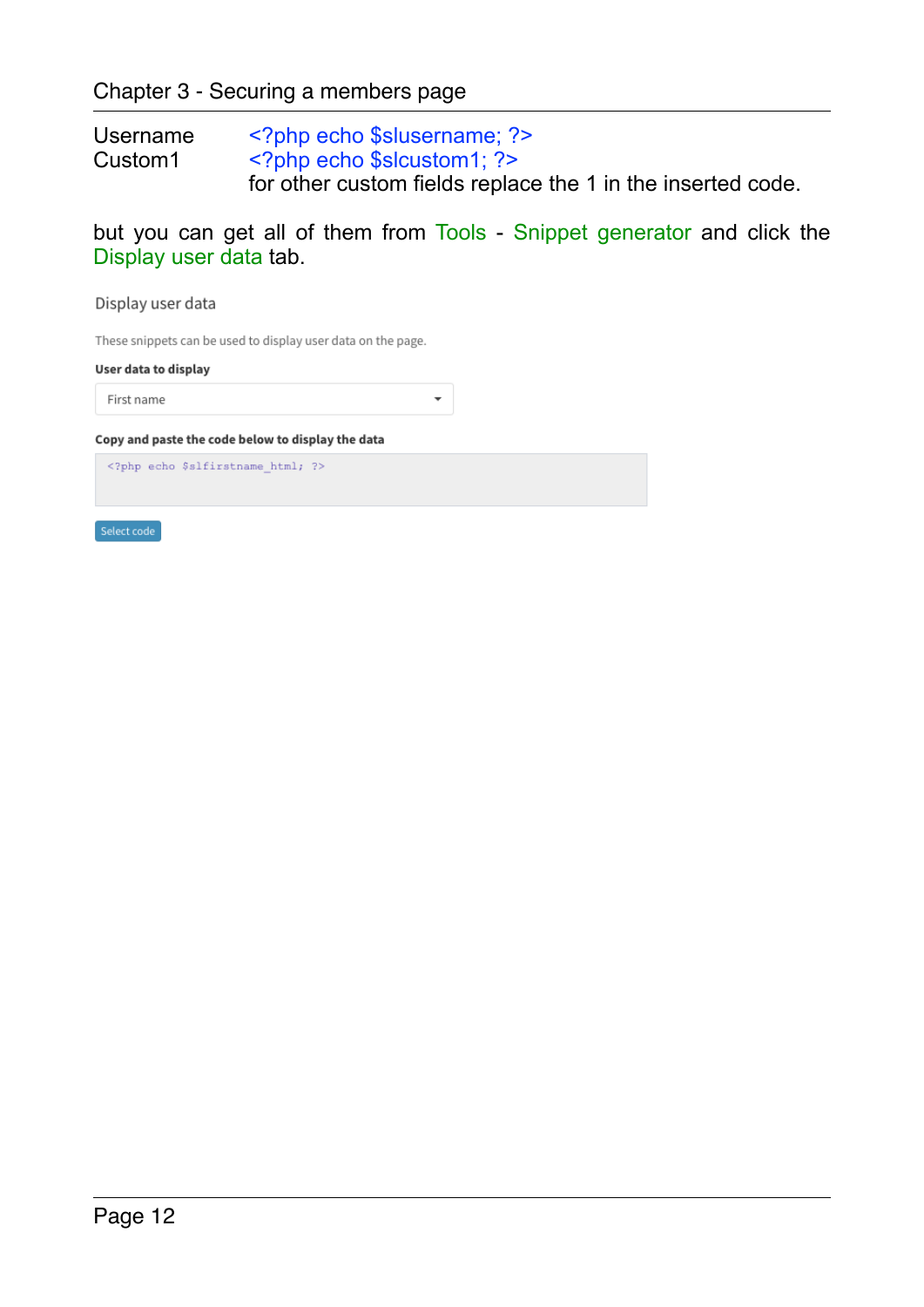# <span id="page-12-0"></span>**Chapter 4 Registration form**

Sitelok allows you to create and edit registration forms ready to be added to your Rapidweaver page. You should also create a registration thank you page where the user will be sent after they submit the form.

# <span id="page-12-1"></span>**Create your form**

To create or edit a registration form go to Forms - Registration forms in the Sitelok control panel. Editing the form is straightforward and the main Sitelok manual has more information about that. We will take a closer look at the form properties section here though.

| Form name                         |   |  |  |
|-----------------------------------|---|--|--|
| Sign Up                           |   |  |  |
| - Form properties                 |   |  |  |
| Group to add user to              |   |  |  |
| MEMBER                            | ÷ |  |  |
| Expiry days (0 for no expiry)     |   |  |  |
| 365                               |   |  |  |
| Thankyou page                     |   |  |  |
| /coffeeclub/thankyou.php          |   |  |  |
| <b>Initial account status</b>     |   |  |  |
| Enabled                           | ÷ |  |  |
| Send email to user<br>newuser.htm |   |  |  |
| Send email to admin               |   |  |  |

#### Group to add user to

Set this to the usergroup the user is going to join

#### Expiry days

Set this to the number of days the user can access this usergroup for. Use 0 for no expiry.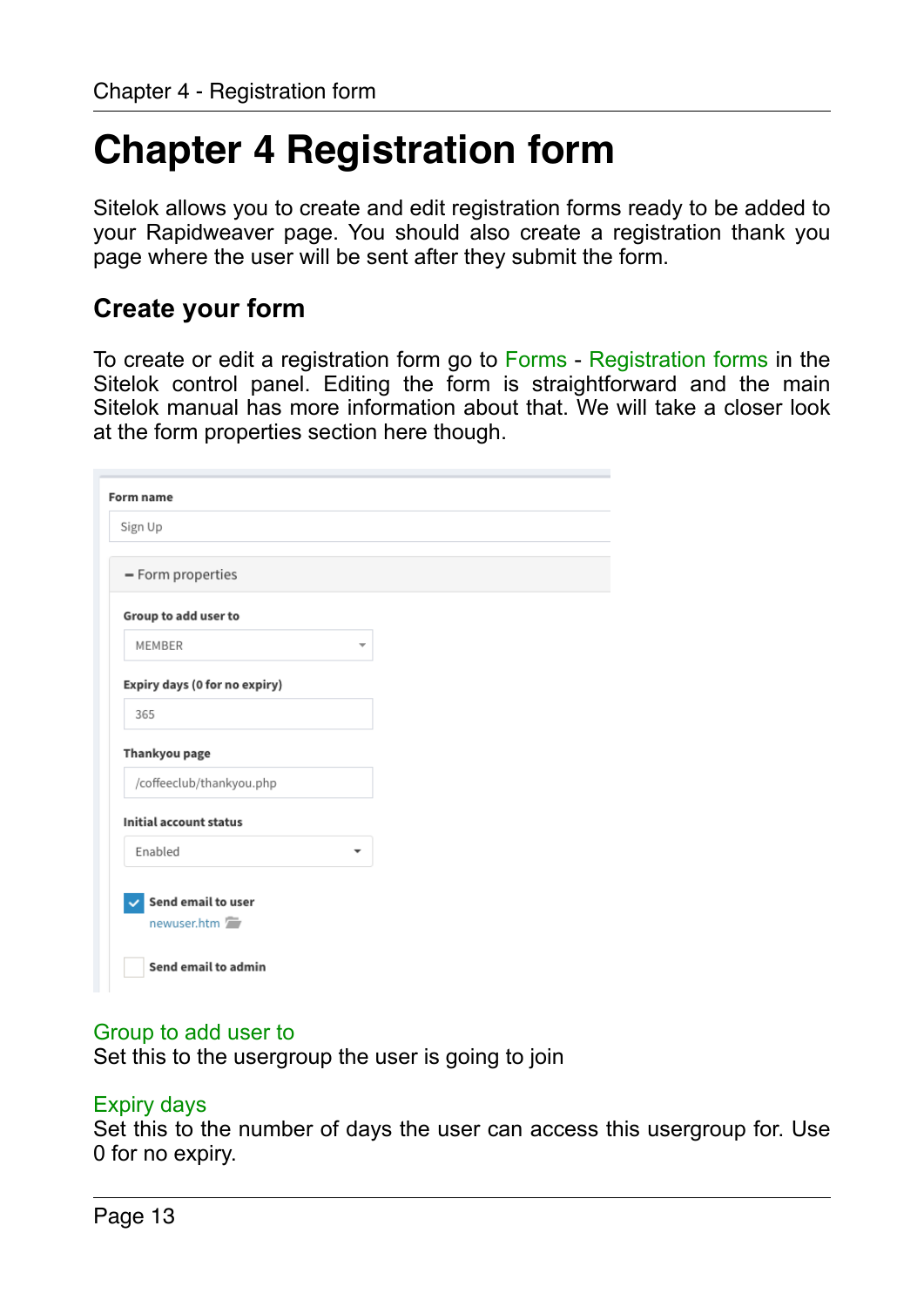#### Thankyou page

Enter the URL of the registration thank you page you created. Don't bother with the https://www.yoursite.com part so just enter something like

#### /folder/thankyou.php

If you want to have the user automatically logged in after they submit the form (assuming you don't need email confirmation) then point the thankyou page URL to a secured page and add this to the URL

?username=!!!username!!!&password=!!!passwordhash!!!

So for example

/folder/thankyou.php?username=!!!username!!!&password=!!!passwordhash!!!

#### Initial account status

If you set this to enabled the user account will be created and the user can access it straightaway.

If you set this to disabled then the account will be disabled initially. This is ideal if you want the user to have to activate the account to prove their email is valid or where you want to approve users yourself. See later in this chapter about how to do that.

#### Send email to user

You can select the email template that will be sent to the user here.

#### Send email to admin

You can select the email template that will be sent to the admin here.

Remember to save your changes.

# <span id="page-13-0"></span>**Generating the snippet**

Once you have the form setup how you wish make sure its saved. Then click the Generate code icon  $\Box$  next to the required form in the list of forms.

 $\Box$   $C$  that  $\Box$   $X$ Example for register.php 1

to see the snippet generator form.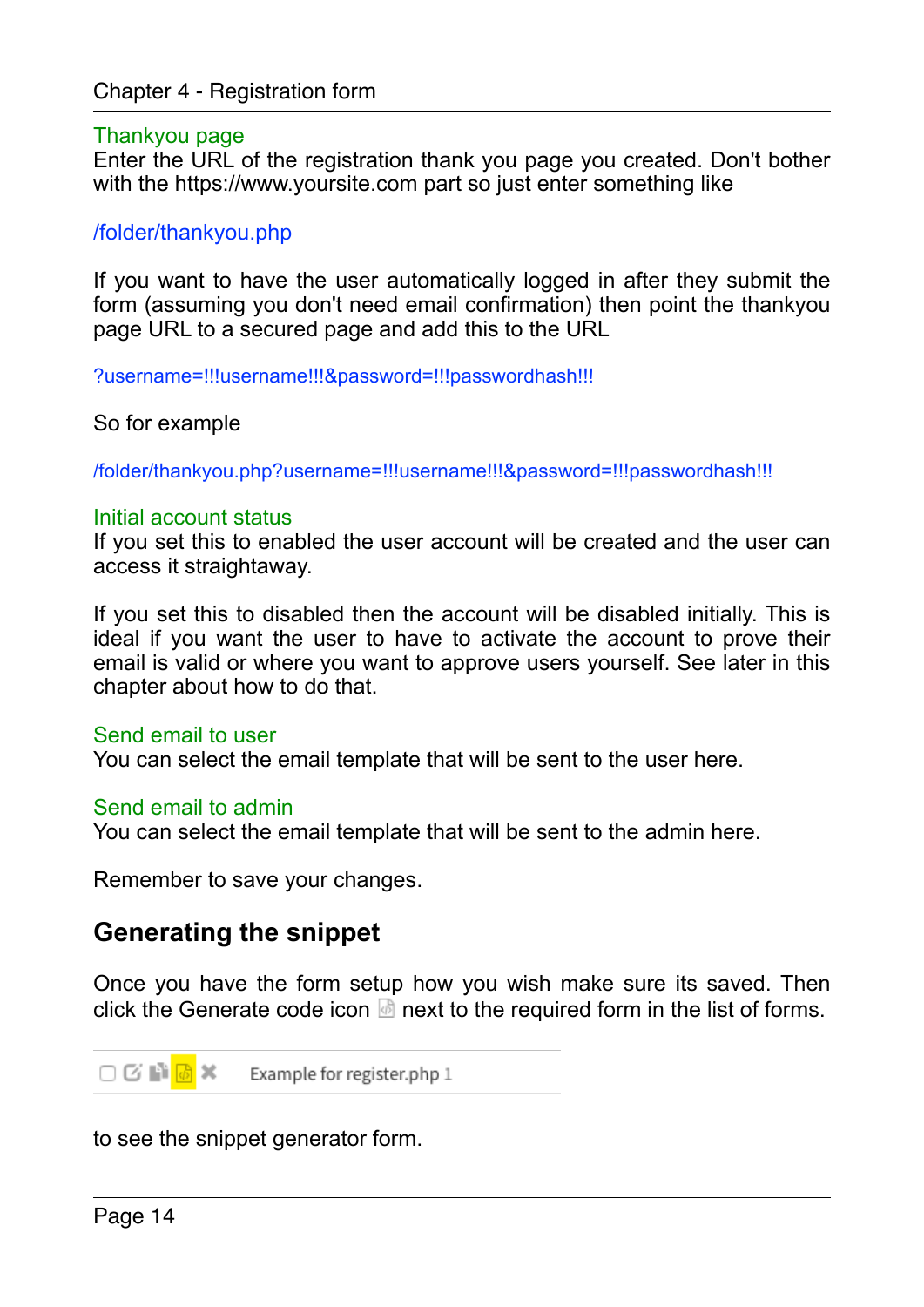# Chapter 4 - Registration form

| <b>Registration forms</b>                                                                       |
|-------------------------------------------------------------------------------------------------|
| This snippet is used to add a registration form to your page.                                   |
| Which form do you want to add                                                                   |
| Example for register.php (1)<br>٠                                                               |
| Choose the form embedding method                                                                |
| Embed the form directly in my page. Changes to your form will appear automatically in the page. |
| Generate full source code that can edited further before pasting in my page.                    |
| Choose the form style                                                                           |
| Use the styles from the form editor.                                                            |
| Simplify the form style so that my existing page CSS can be used.                               |
| Hide form for logged in users (only needed if you have secured the page)                        |

#### Choose the form embedding method

Normally embed is the best choice as any changes you make to the form in the form editor will be reflected on your site immediately its saved. This means you don't need to generate the code again when you make changes. Choose Full source code if you want to be able to make custom changes to the form html.

#### Choose the form style

Normally you would select Use the styles from the form editor but if you want to keep the form using your RW theme styles you can try the Simplify the form style option.

#### Hide the form for logged in users

If you insert the form on a secured page (that has other members content on it) you can check this box to hide the form when the user is logged in.

Once you have selected the options you can follow the three steps.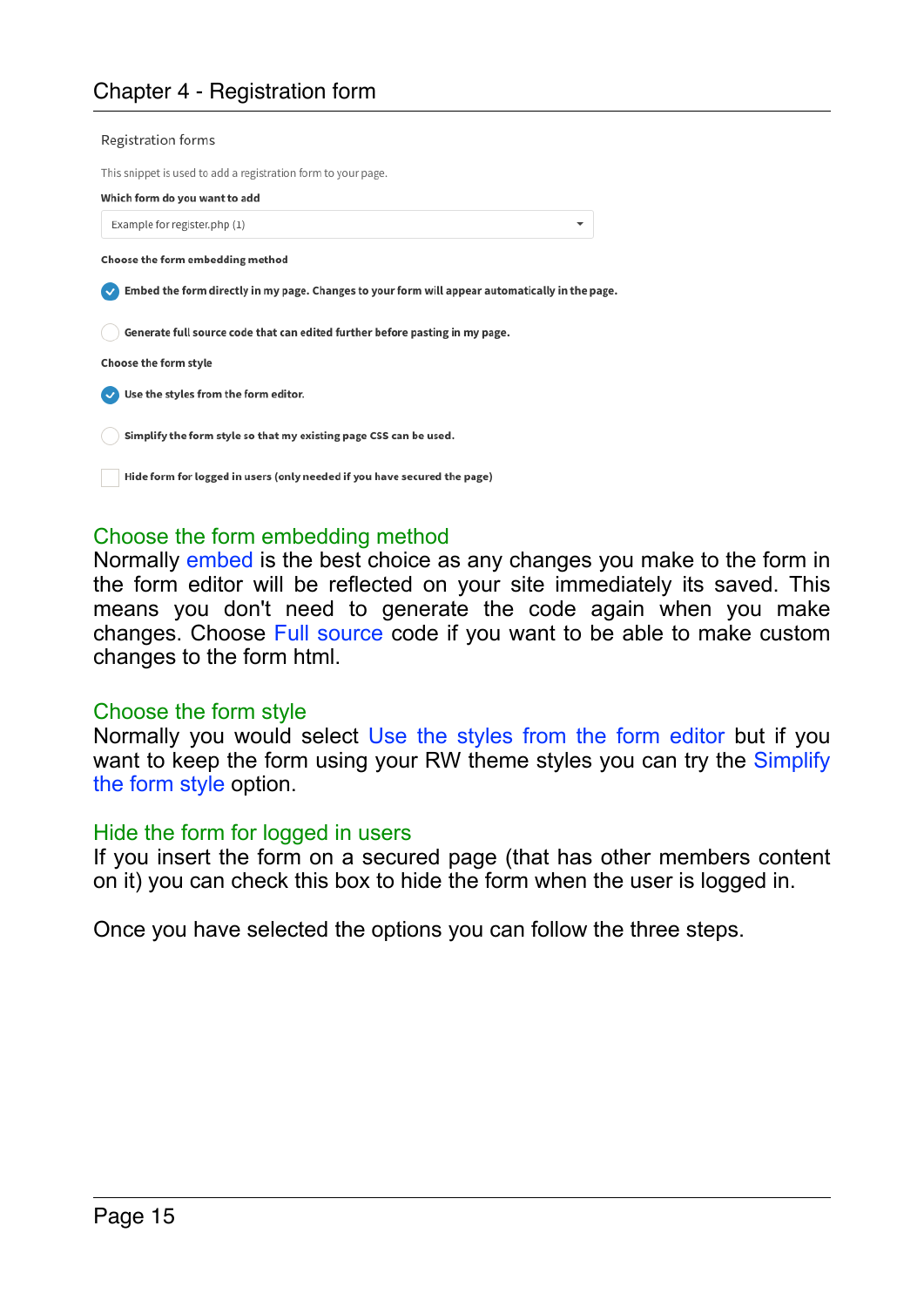# Chapter 4 - Registration form

#### Step1

Ensure that the page you want to add the form to has a **Page Setup** snippet that includes the **Registration** forms option

#### Step2

Copy and paste the code below to the <HFAD> section of your page



#### Select code

#### Step 1

Click the Page Setup link in step 1 which will take you to the page setup snippet. Make sure this has the Registration forms checkbox set and then select and copy the snippet to the clipboard. In your Rapidweaver page paste the snippet into the Prefix section of the inspector (see chapter 2 for details).

Click the Registration forms tab on the left to return to the registration form steps

#### Step 2

Select the snippet and copy to the clipboard. In your Rapidweaver page paste the snippet into the Head section of the inspector (see chapter 2 for details).

### Step 3

Select the snippet and copy to the clipboard. This is the snoppet to actually displays the form so in your Rapidweaver page paste it in where you want the form to appear. Its best to use an HTML stack for this.



Publish your page to check the form is working as needed.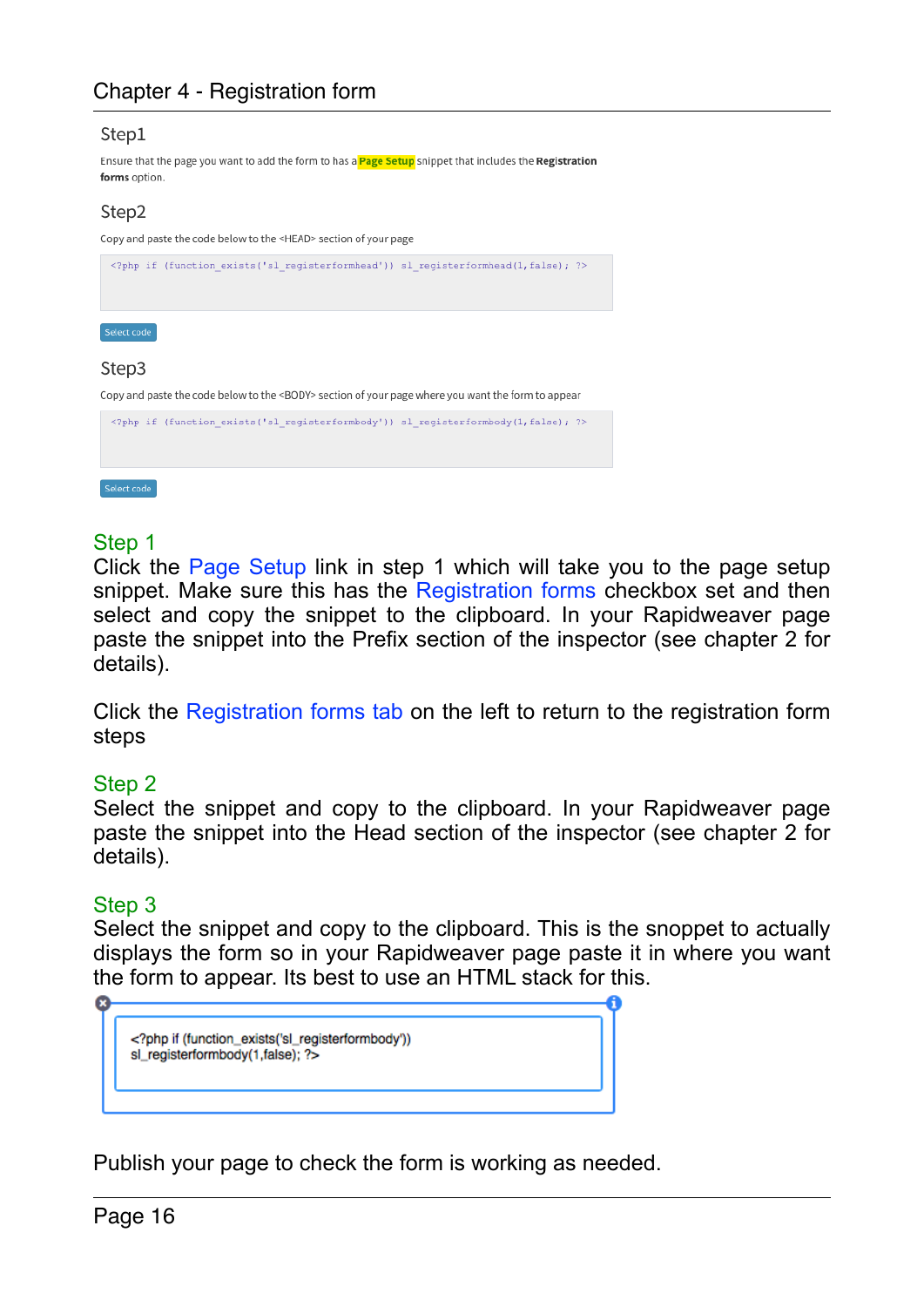# Chapter 4 - Registration form

If the form doesn't seem to match the style you used in the form designer after you publish it maybe that your theme is also styling the form fields. Click Styles in the Inspector to check for any settings related to this. For example some themes may have (uniform | forms) which should be disabled. You can also try the simplified form styles.

# <span id="page-16-0"></span>**Requiring user confirmation**

If you want the user to activate their account to prove that the email is valid then set the forms Initial account status to Disabled. The user email template you select should include an approve link. See below about how to add an approve link to an email template. An example email template you can use and edit as needed is confirm htm.

# <span id="page-16-1"></span>**Requiring admin approval**

If you want to be able to approve users who register before they have access then set the forms Initial account status to Disabled. The admin email template you select should include an approve link. See below about how to add an approve link to an email template. An example email template you can use and edit is pendingadmin.htm. The user email template should explain that they need to wait for approval.

# <span id="page-16-2"></span>**Add an approval / confirmation link to an email template**

I you decide to require user confirmation or admin approval you can add a link to the relevant email template like this.

- 1) Select the text you want to use as the link
- 2) Select Approve/confirm account link from the Insert variable drop down
- 3) A dialog will appear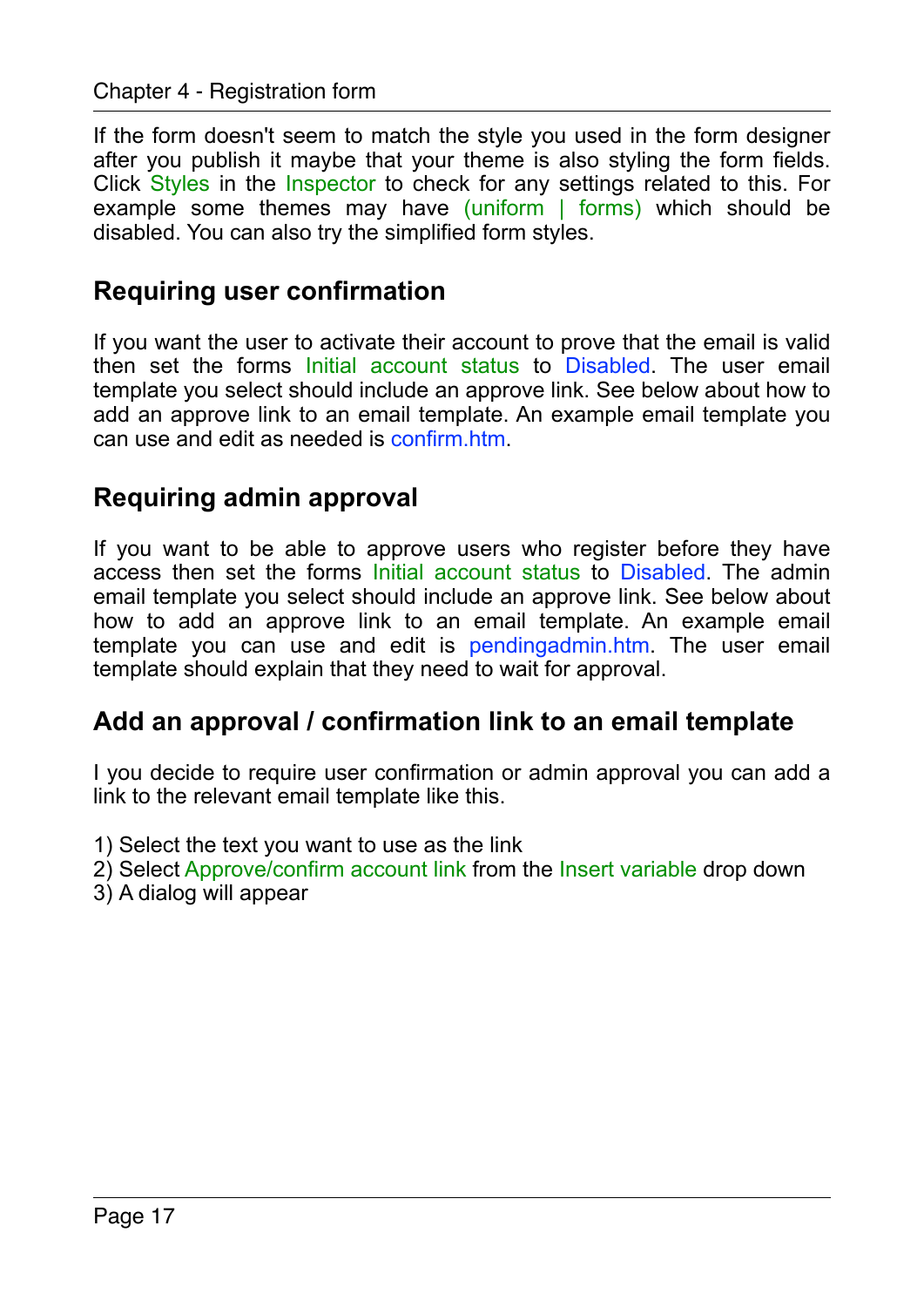| Approve/confirm account link                               |        | $\times$ |
|------------------------------------------------------------|--------|----------|
| Link valid for (minutes)<br>1440<br>Set to 0 for no expiry |        |          |
| User email template (blank for none)                       |        |          |
| Admin email template (blank for none)                      |        |          |
| <b>Redirect page URL</b>                                   |        |          |
| https://www.yoursite.com/approved.php                      |        |          |
|                                                            |        |          |
|                                                            | Cancel | Insert   |

Set the expiry time for the link such as 1440 minutes which is 24 hours. Keep this time as short as possible especially for user confirmation links.

Enter the email template names you want sent to the user and admin when the link is clicked. Leave blank if not needed.

Enter the full URL to the page to take the user to after they click the link. 4) Click Insert and the link is created. Save the template.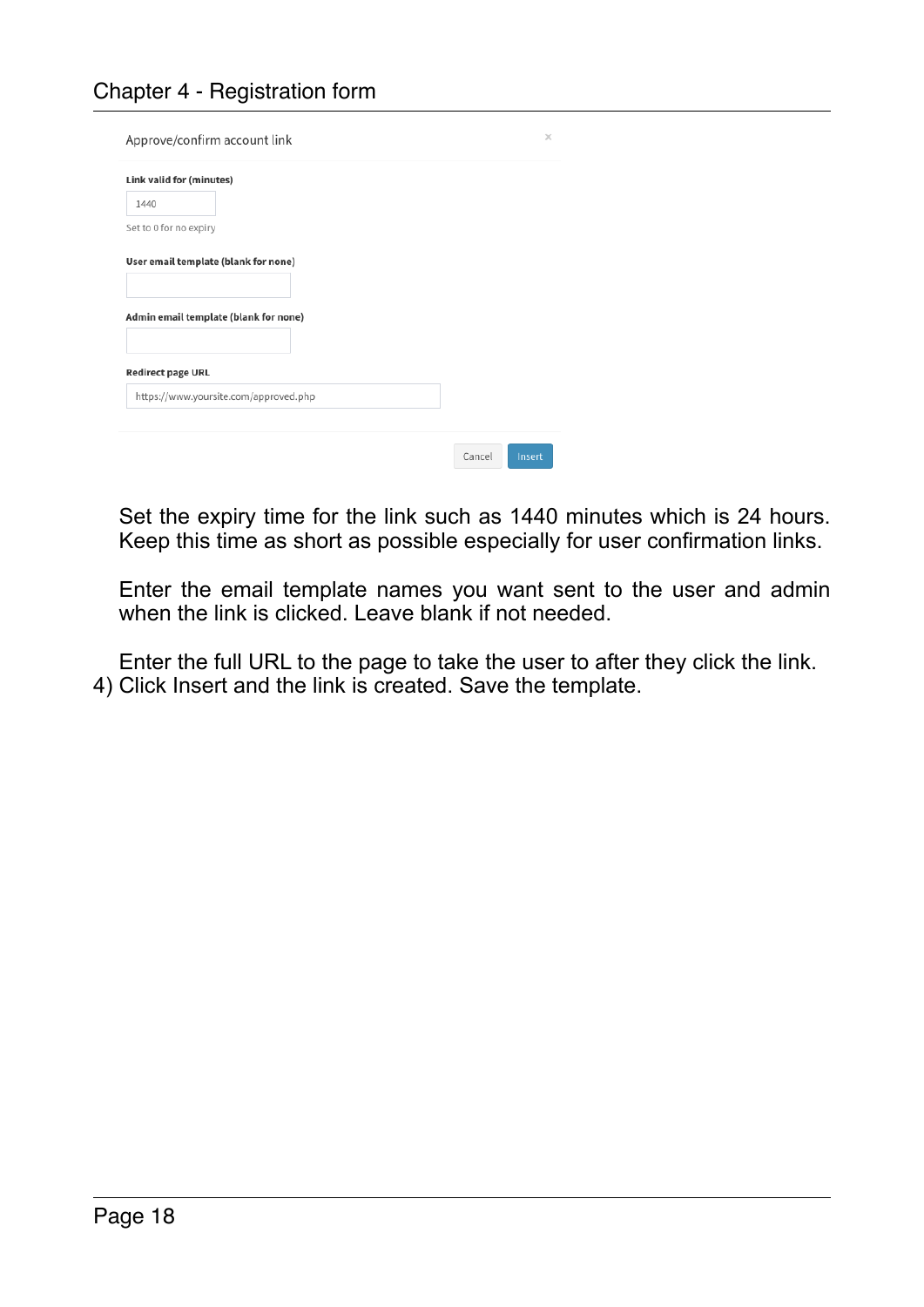# <span id="page-18-0"></span>**Chapter 5 Update profile form**

An update profile page allows the user to modify details that you store about them such as their password and email address.

# <span id="page-18-1"></span>**Create your form**

To create or edit an update profile form go to Forms - Update profile forms in the Sitelok control panel. Editing the form is straightforward and the main Sitelok manual has more information about that.

# <span id="page-18-2"></span>**Generating the snippet**

Once you have the form setup how you wish make sure its saved. Then click the Generate code icon  $\blacksquare$  next to the required form in the list of forms.



# Choose the form embedding method

Normally embed is the best choice as any changes you make to the form in the form editor will be reflected on your site immediately its saved. This means you don't need to generate the code again when you make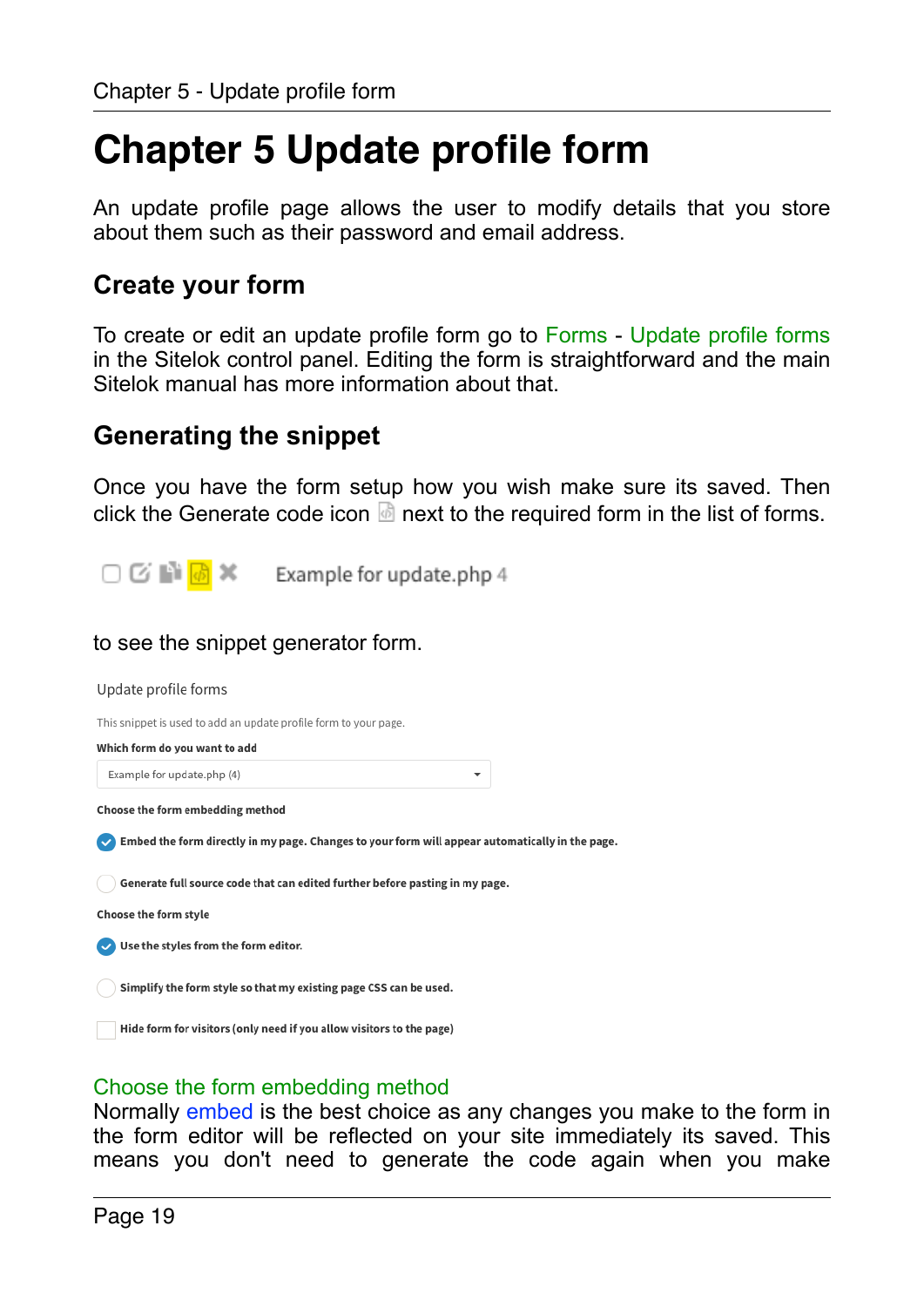### Chapter 5 - Update profile form

changes. Choose Full source code if you want to be able to make custom changes to the form html.

#### Choose the form style

Normally you would select Use the styles from the form editor but if you want to keep the form using your RW theme styles you can try the Simplify the form style option.

#### Hide the form for visitors

If you insert the form on a secured page that also allows visitor access (using the PUBLIC usergroup) you can check this box to hide the form when the user is not logged in.

Once you have selected the options you can follow the three steps.

#### Step1

Ensure that the page you want to add the form to has a Page Setup snippet that includes the Update profile forms option

#### Step2

Copy and paste the code below to the <HEAD> section of your page

<?php if (function exists('sl updateformhead')) sl updateformhead(4, false); ?>

#### Select code

#### Step3

Copy and paste the code below to the <BODY> section of your page where you want the form to appear



### Step 1

Click the Page Setup link in step 1 which will take you to the page setup snippet. Make sure this has the Update profile forms checkbox set and then select and copy the snippet to the clipboard. In your Rapidweaver page paste the snippet into the Prefix section of the inspector (see chapter 2 for details).

Click the Update profile forms tab on the left to return to the update profile form steps

#### Step 2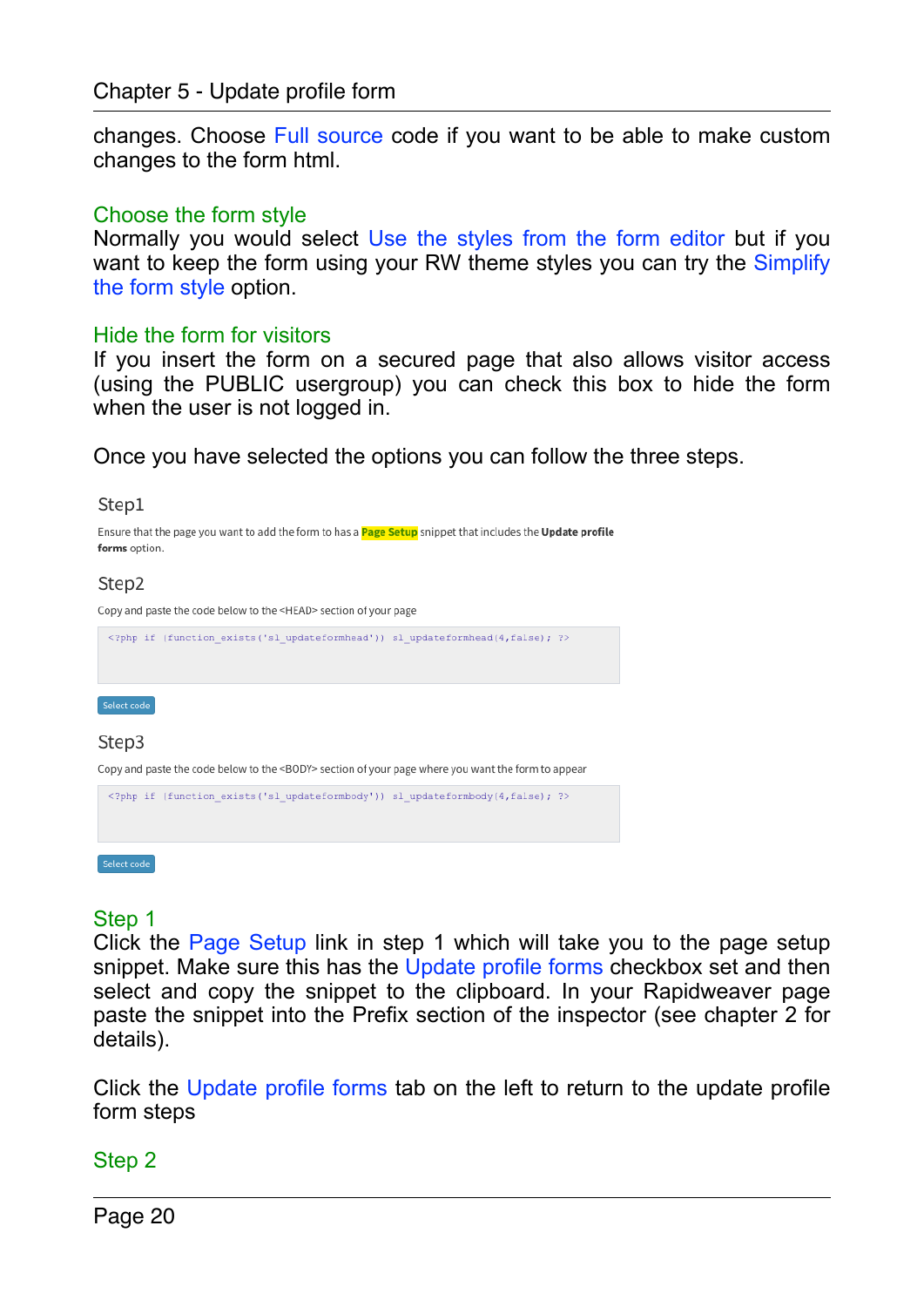Select the snippet and copy to the clipboard. In your Rapidweaver page paste the snippet into the Head section of the inspector (see chapter 2 for details).

# Step 3

Select the snippet and copy to the clipboard. This is the snippet to actually displays the form so in your Rapidweaver page paste it in where you want the form to appear. Its best to use an HTML stack for this.



Publish your page to check the form is working as needed.

If the form doesn't seem to match the style you used in the form designer after you publish it maybe that your theme is also styling the form fields. Click Styles in the Inspector to check for any settings related to this. For example some themes may have (uniform | forms) which should be disabled. You can also try the simplified form styles.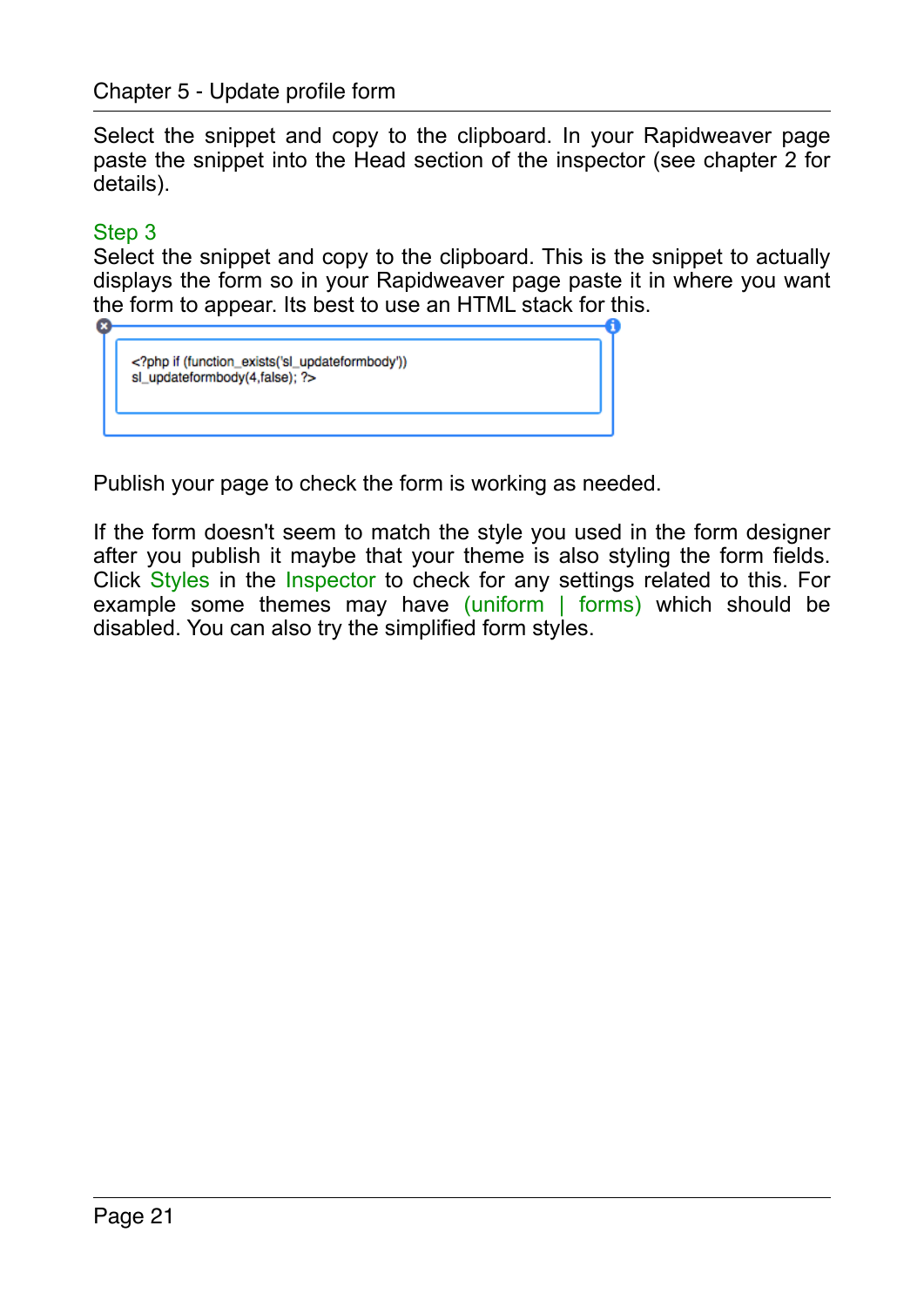# <span id="page-21-0"></span>**Chapter 6 Download links**

Sitelok can secure download links making sure that the location of the files on your server is not known and that they only worked for logged in users.

# <span id="page-21-1"></span>**Storing your files**

If you want to secure downloads using Sitelok you should store the files in the file folder created during installation. This will be something like slfiles xxxxx. This folder can't be found by search engine robots or hackers and if your server supports htaccess will not have direct internet access either for further security. You can find the folder name in the Sitelok admin configuration page File Location setting.

# <span id="page-21-2"></span>**Creating a download link**

You can add a download link in your page by creating a hyperlink that points to

<?php if (function\_exists('siteloklink')) siteloklink('testfile.zip',1); ?>

Change the filename as required (no path needed). The 1 indicates that the file is to be downloaded. If you use 0 the file will be embedded (like an image or PDF for example).

When creating a link in RapidWeaver make sure you select the link type as URL.

| URL | ↓ php if (function_exists('siteloklink')) siteloklink</th |
|-----|-----------------------------------------------------------|
|     | Open in New Window                                        |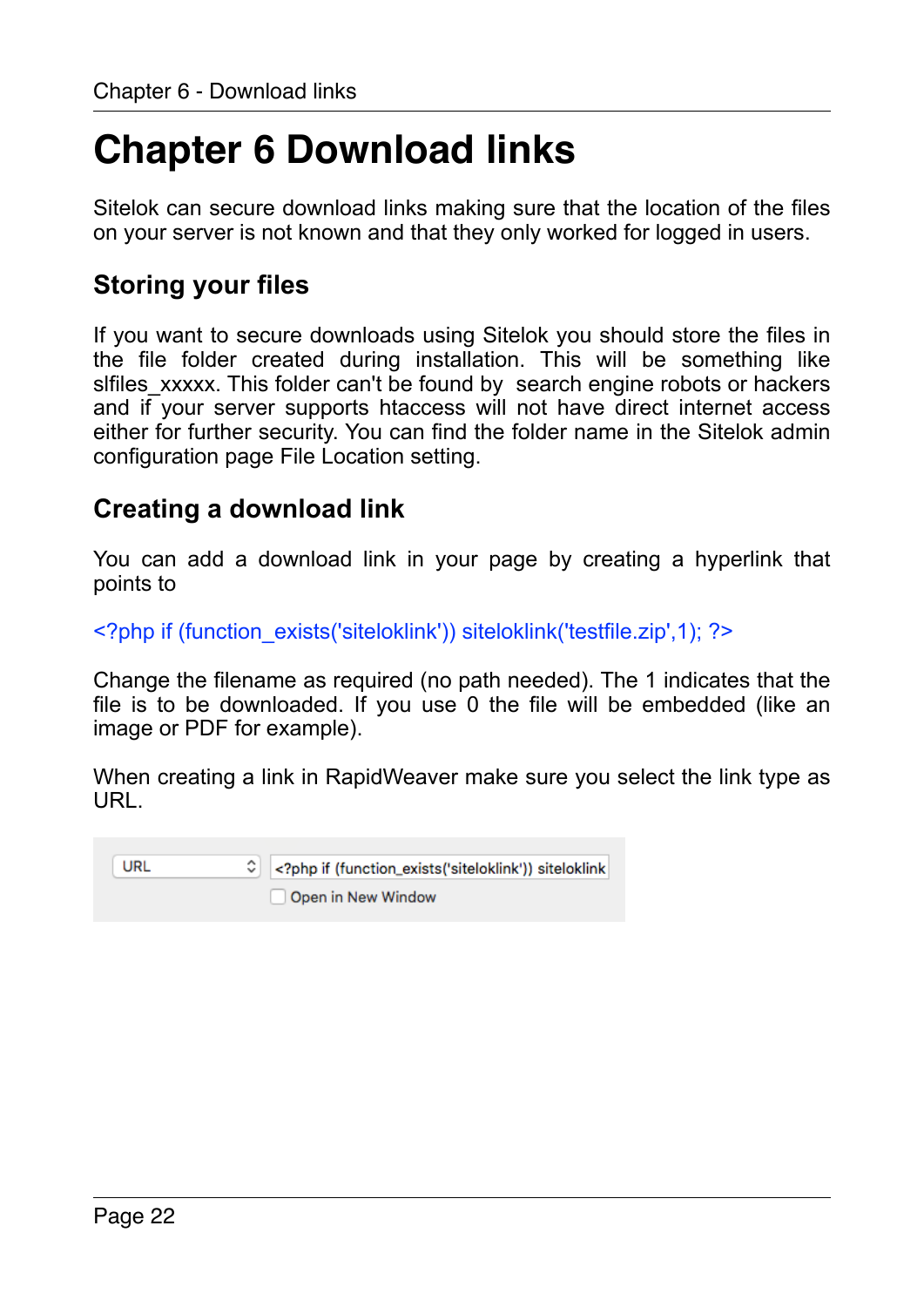# <span id="page-22-0"></span>**Chapter 7 Login forms**

Sitelok has two types of login form. The simplest is the login form (login template) that appears if a user tries to visit a secured page and is not already logged in. The default login form that appears can be styled in Tools - Default Login form style.

Often the default login form is all that is needed as you can create a login link on your site that simply links to a secured page to force the login form to appear when necessary. However in some cases you may prefer to have a login form on one or more of your pages and this can be done as follows.

# <span id="page-22-1"></span>**Create your form**

To create or edit a login form go to Forms - Login forms in the Sitelok control panel. Editing the form is straightforward and the main Sitelok manual has more information about that.

# <span id="page-22-2"></span>**Generating the snippet**

Once you have the form setup how you wish make sure its saved. Then click the Generate code icon  $\blacksquare$  next to the required form in the list of forms



to see the snippet generator form.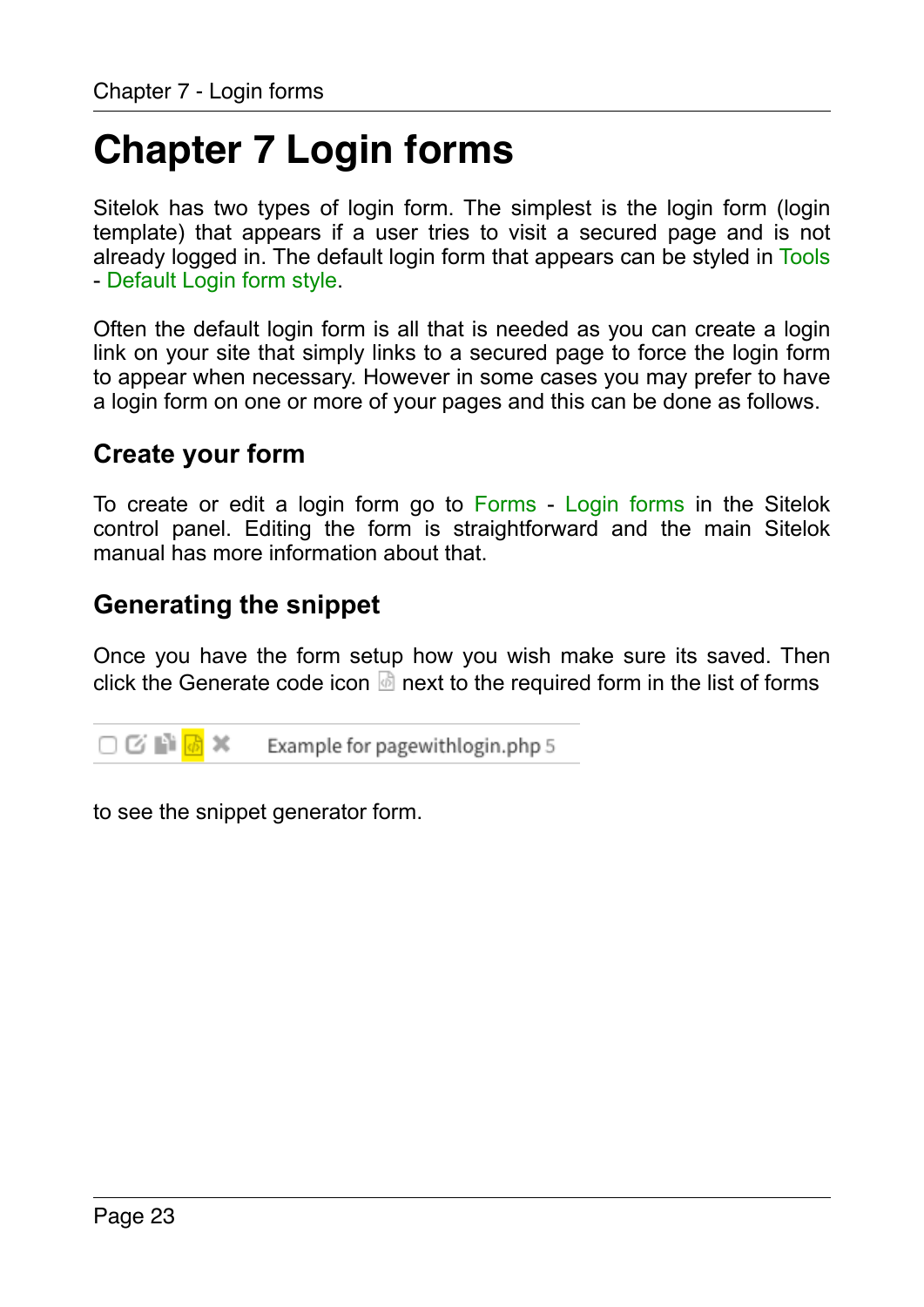# Chapter 7 - Login forms

#### Login forms

This snippet is used to add a login form to your page. Ensure that the Page

| Setup snippet you have use included the Login forms option.                                     |  |
|-------------------------------------------------------------------------------------------------|--|
| Which form do you want to add                                                                   |  |
| Example for pagewithlogin.php (5)<br>٠                                                          |  |
| Choose the form embedding method                                                                |  |
| Embed the form directly in my page. Changes to your form will appear automatically in the page. |  |
| Generate full source code that can edited further before pasting in my page.                    |  |
| <b>Choose the form style</b>                                                                    |  |
| Use the styles from the form editor.                                                            |  |
| Simplify the form style so that my existing page CSS can be used.                               |  |
| Hide form for logged in users (only needed if you have secured the page)                        |  |

#### Choose the form embedding method

Normally embed is the best choice as any changes you make to the form in the form editor will be reflected on your site immediately its saved. This means you don't need to generate the code again when you make changes. Choose Full source code if you want to be able to make custom changes to the form html.

#### Choose the form style

Normally you would select Use the styles from the form editor but if you want to keep the form using your RW theme styles you can try the Simplify the form style option.

#### Hide the form for logged in users

If you insert the form on a secured page allowing visitor access (using the PUBLIC usergroup) you can check this box to hide the form when the user is logged in.

Once you have selected the options you can follow the three steps.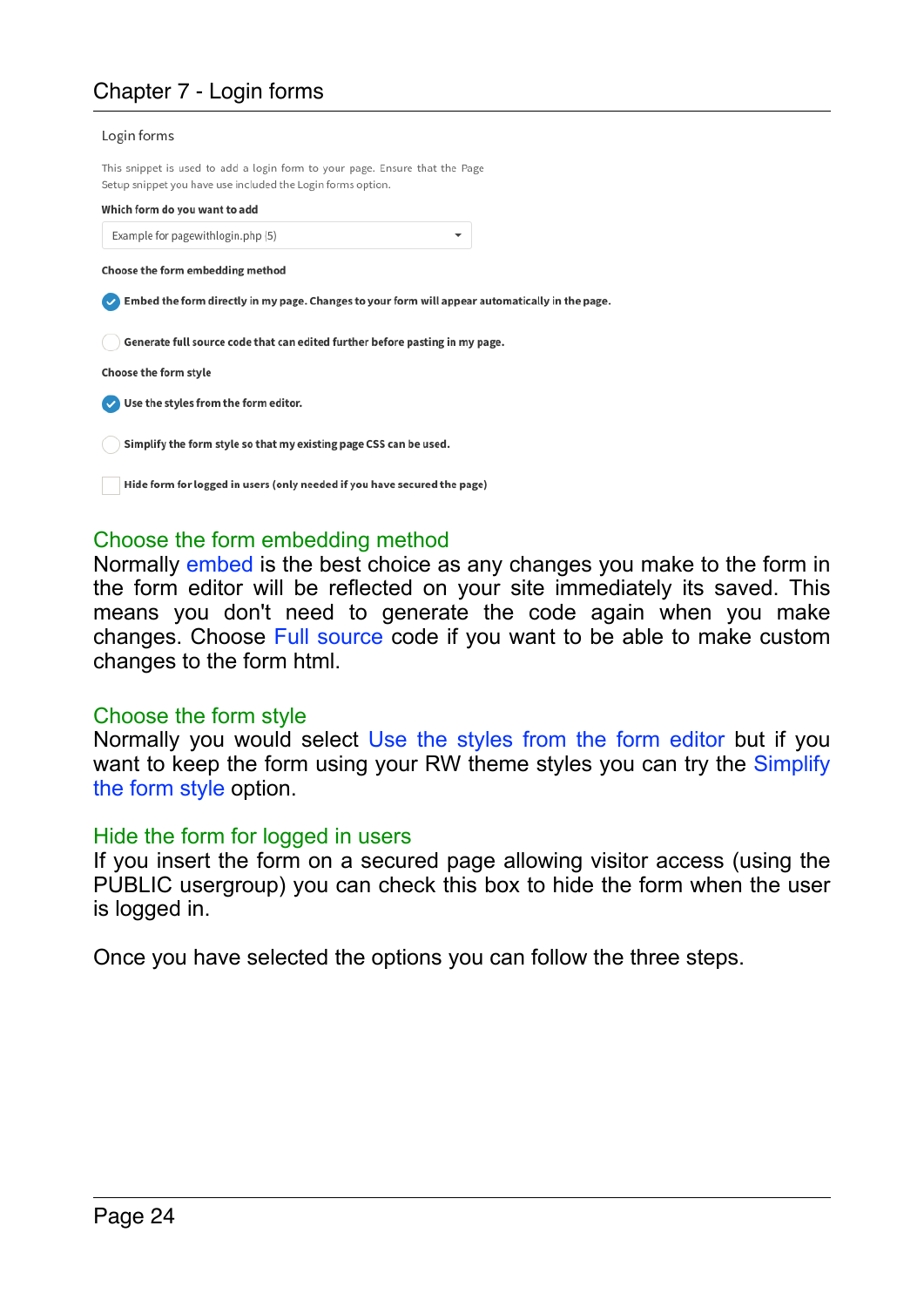# Chapter 7 - Login forms

#### Step1

Ensure that the page you want to add the form to has a Page Setup snippet that includes the Login forms or Login forms with redirect option.

### Step2

Copy and paste the code below to the <HEAD> section of your page

```
<?php if (function exists('sl loginformhead')) sl loginformhead(5, false); ?>
```
### Step3

Copy and paste the code below to the <BODY> section of your page where you want the form to appear



#### Select code

#### Step 1

Click the Page Setup link in step 1 which will take you to the page setup snippet. Make sure this has the Login forms with redirect checkbox set and then select and copy the snippet to the clipboard. In your Rapidweaver page paste the snippet into the Prefix section of the inspector (see chapter 2 for details).

Click the Login forms tab on the left to return to the login form steps

### Step 2

Select the snippet and copy to the clipboard. In your Rapidweaver page paste the snippet into the Head section of the inspector (see chapter 2 for details).

### Step 3

Select the snippet and copy to the clipboard. This is the snippet to actually displays the form so in your Rapidweaver page paste it in where you want the form to appear. Its best to use an HTML stack for this.

```
<?php if (function_exists('sl_loginformbody')) sl_loginformbody(11,false,
Smsg); ?
```
Publish your page to check the form is working as needed.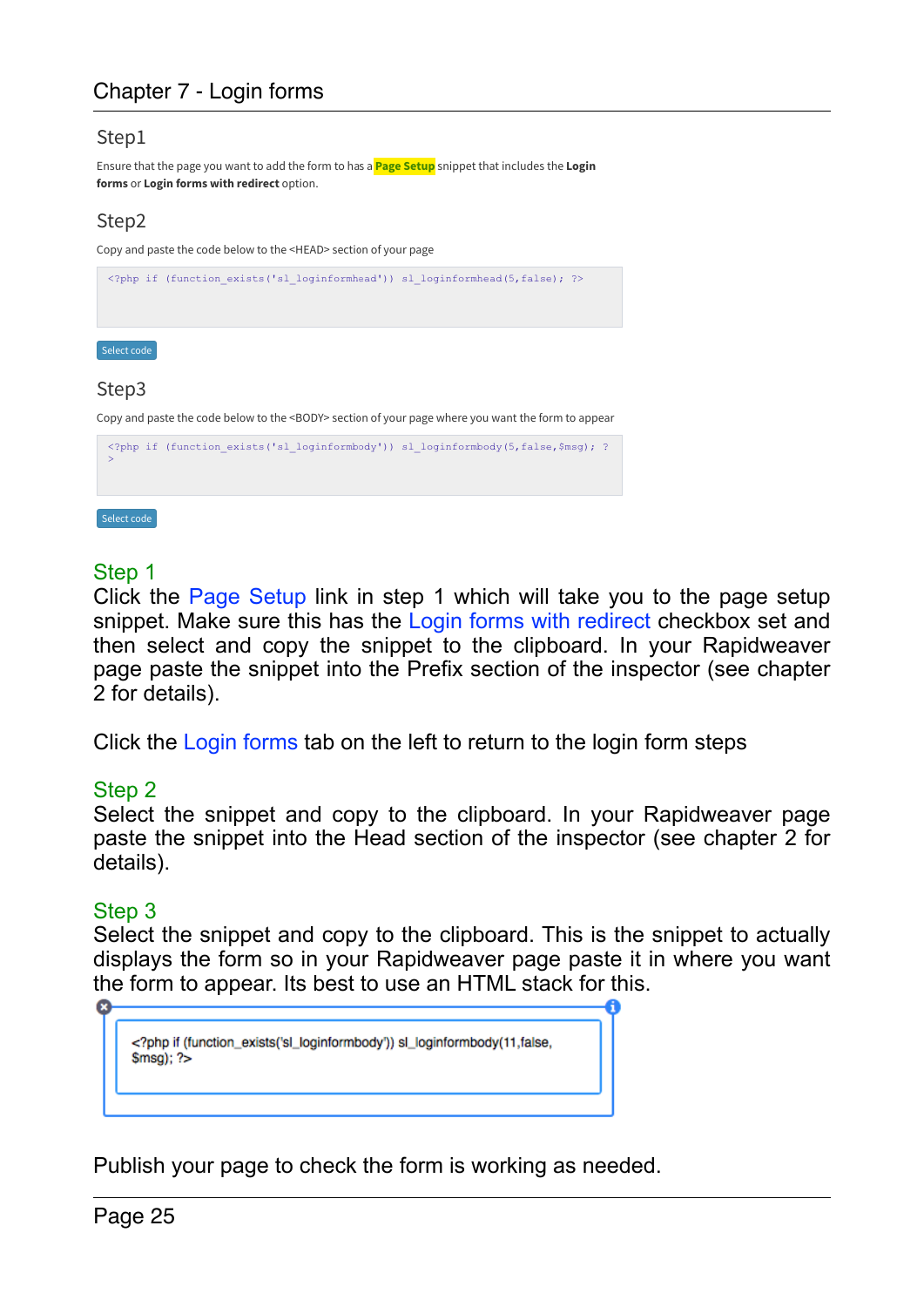If the form doesn't seem to match the style you used in the form designer after you publish it maybe that your theme is also styling the form fields. Click Styles in the Inspector to check for any settings related to this. For example some themes may have (uniform | forms) which should be disabled. You can also try the simplified form styles.

# <span id="page-25-0"></span>**Login redirection**

When a user logs into a login form on your site (rather than the login template) they will normally be redirected to the start page for the usergroup they belong to. You can set the start page by selecting Usergroups in the Sitelok menu and either creating a new usergroup or editing an existing one.

| Edit usergroup               |  |
|------------------------------|--|
| <b>Usergroup name</b>        |  |
| MEMBER                       |  |
| <b>Usergroup description</b> |  |
| Coffee club member           |  |
| Login action                 |  |
| Redirect to URL below        |  |
| URL                          |  |
| /coffeeclub/index.php        |  |
|                              |  |

Select Redirect to URL below in the Login action setting and then enter the URL. Don't bother with the https://www.yoursite.com part so just enter something like /folder/page.php

If you don't want to have users redirected after login but instead remain on the same page then when you create the login form snippet check the Login forms checkbox instead of the Login forms with redirect checkbox.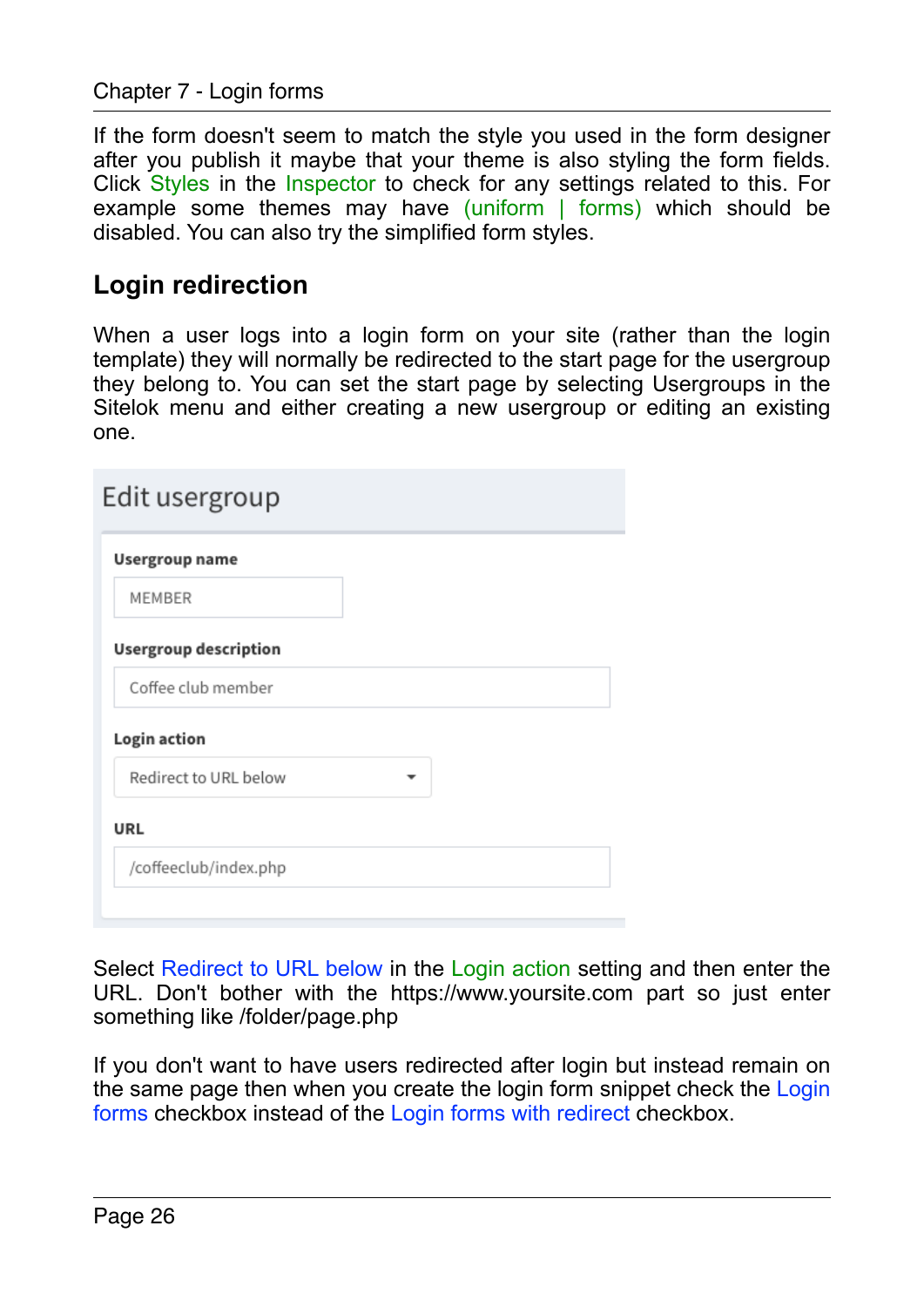# <span id="page-26-0"></span>**Replacing the login template with your login page**

Normally when a user tries to access a secured page directly they will see the default login template. However once you have setup a login form on your site you may prefer to have them see and use that one instead. To do this we can set the URL to your login page in Tools - Configuration - Pages & templates - No access URL. We have two choices here.

### **To have the user go to their usergroup start page after login**

Set the URL to your login page like this

**No Access Page URL** 

/folder/login.php

Don't bother with the https://www.yoursite.com part.

### **To have the user return to the requested page after login**

Set the URL to your login page and add ?redirect=page the end like this

**No Access Page URL** 

/folder/login.php?redirect=page

**No Access Page URL** 

/folder/login.php

Don't bother with the https://www.yoursite.com part.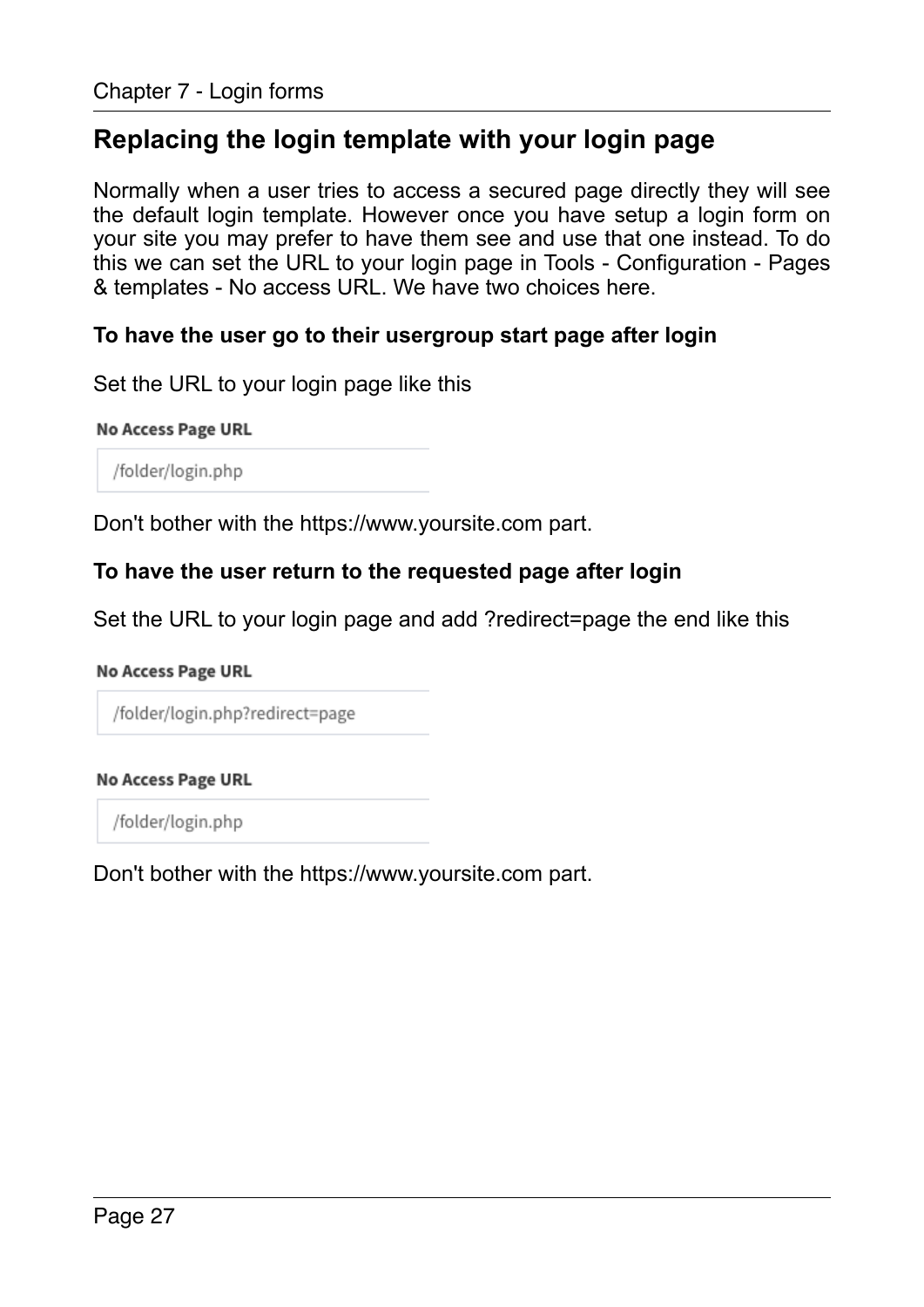# <span id="page-27-0"></span>**Chapter 8 Page content control**

If you secure pages to allow access to multiple usergroups or to visitors (using the PUBLIC usergroup) you can control the content visible to different users.

# <span id="page-27-1"></span>**Making a page PUBLIC**

You can allow visitor access to a secured page by securing it in the usual way as described in 'Securing a members page' and also checking the Allow visitor access to the page (PUBLIC) checkbox.

Now when someone visits the page the login form won't appear as it does with other secured pages. Instead the user will be able to see the page as a PUBLIC user. If you have a login form on the page they can login to change their status on the page to a member or be redirected depending on what you set.

# <span id="page-27-2"></span>**Control content based on the user**

On a secured page (even those allowing visitor access) you can control what content can be seen by users depending on who they are. The snippet generator at Tools - Snippet generator - Page content control can create the snippets needed. There are a number of conditions you can use

#### Show the content only

| for logged in users                                |
|----------------------------------------------------|
| for logged in users                                |
| for visitors (not logged in)                       |
| for members of ANY of the following usergroups     |
| for members of ALL of the following usergroups     |
| for members not in any of the following usergroups |
| for the following users                            |
| for all users except for the following             |

In each case two snippets will be generated. One goes before the content and the other after the content.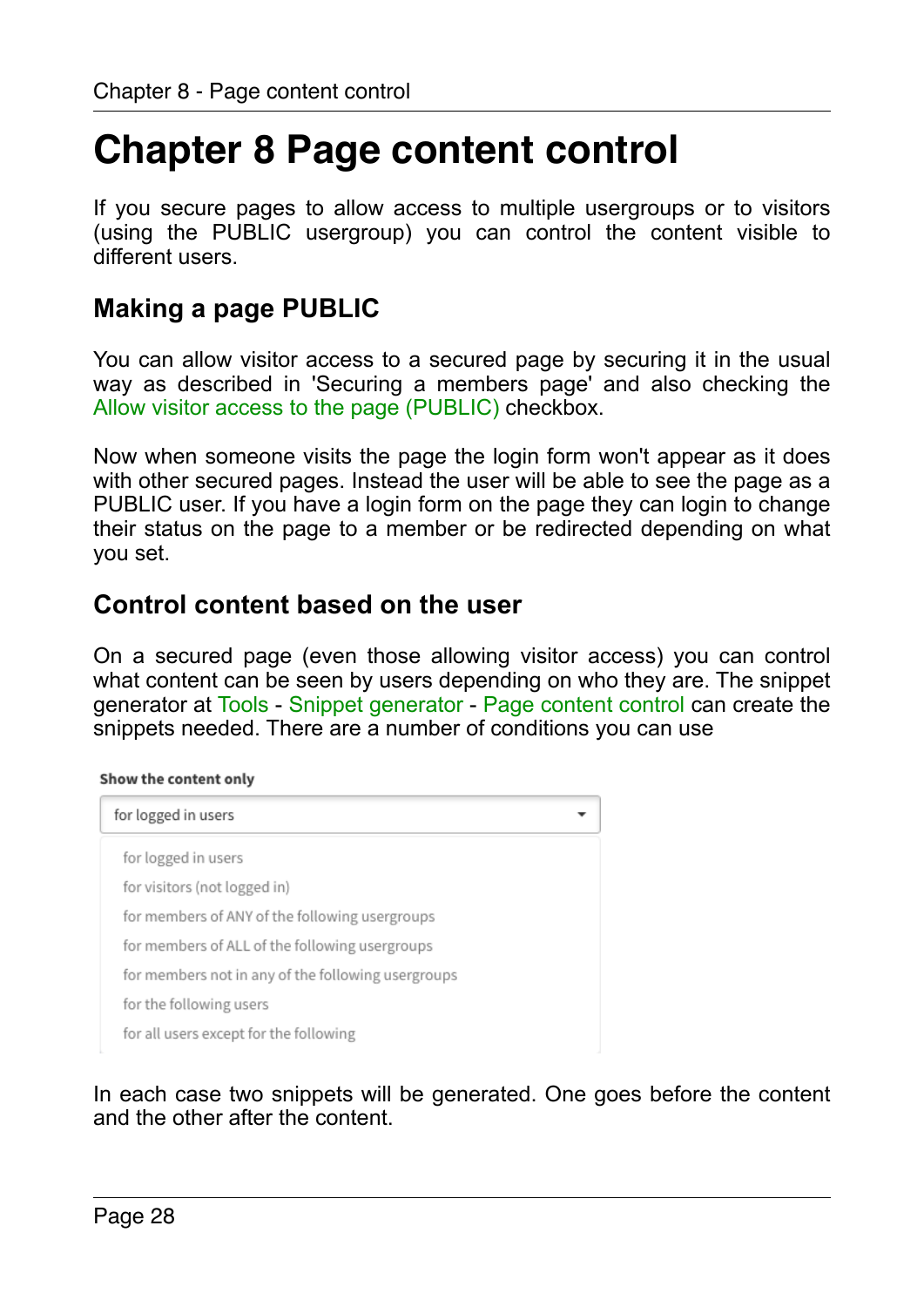For example to have some content displayed only when the user is a member of the SILVER or GOLD usergroups generate the snippets with the following settings.

Show the content only for members of ANY of the following usergroups **Usergroups** SILVER<sub>x</sub> GOLD<sub>x</sub> Type usergroup & press enter or select from list Ignore expiration date for usergroups Copy and paste the code below before your content <?php if ((function exists('sl isactivememberofany')) && (sl isactivememberofany("SILVER, GOLD"))) { ?> Select code Copy and paste the code below after your content



How you add the snippets to your Rapidweaver page depends on whether the content is within a page or stack or actually stacks themselves. The content can be anything including other Sitelok snippets for forms etc.

### **For content within a page or stack**

Paste the first snippet before the content and the second snippet after it. Select the first snippet and click Ignore Formatting in the Format menu to tell Sitelok its code (it will turn pink). Repeat for the second snippet

```
<?php if ((function_exists('sl_isactivememberofany')) &&
(sl_isactivememberofany("SILVER, GOLD"))) { ?>
You are a gold or silver member
and only you will see this.
<?php ?>
```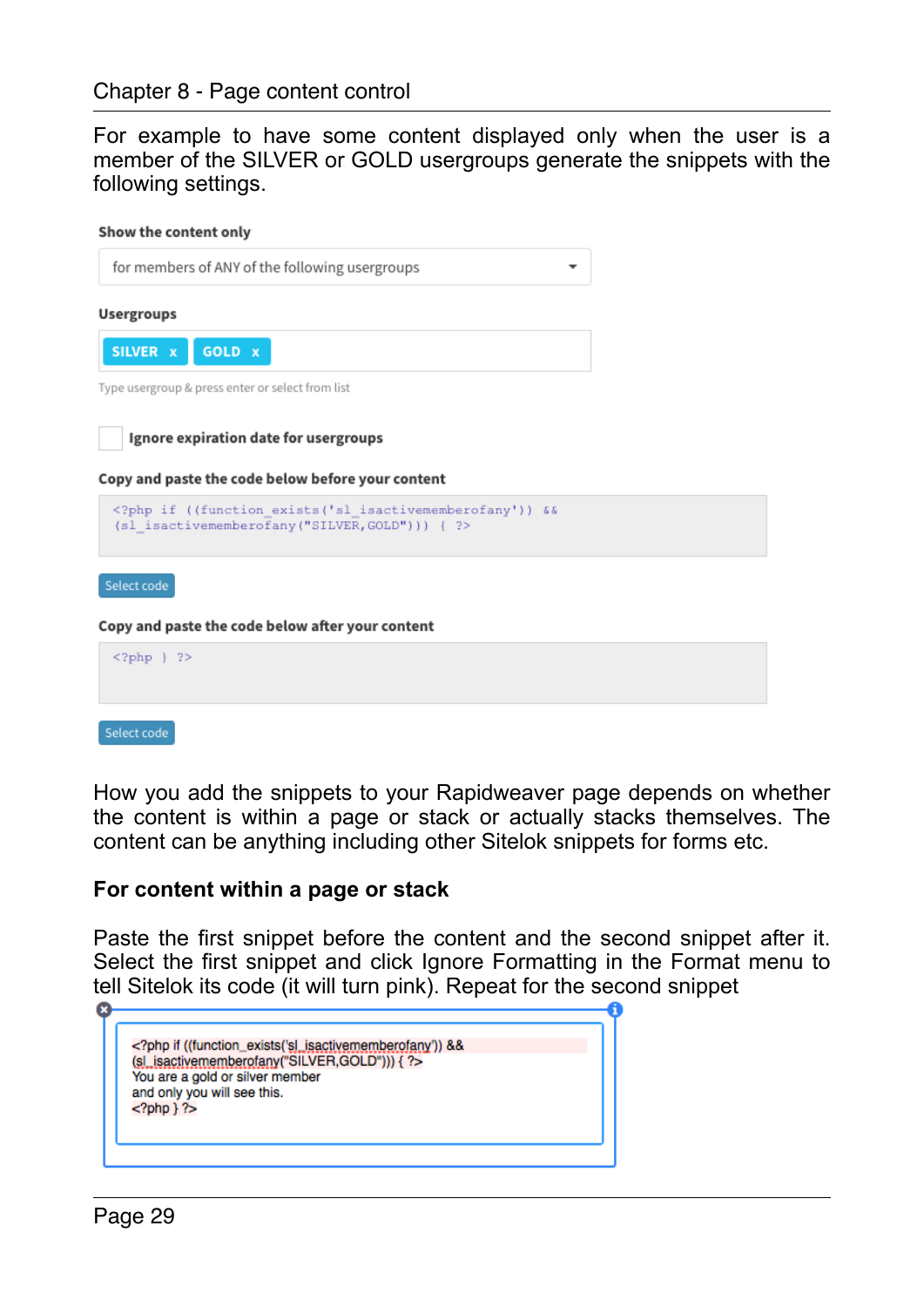### **For content that is a stack (or stacks)**

Joe Workman has a really useful free stack called HTML Enclosure which you can find at

<https://www.weavers.space/rapidweaver/stacks/html-enclosure>

You can add any stacks you want to it and then paste the first snippet above in the section above and the second in the section below

| Double click and paste first snippet here |                   |  |
|-------------------------------------------|-------------------|--|
|                                           | Drop stacks here. |  |
|                                           |                   |  |
|                                           |                   |  |